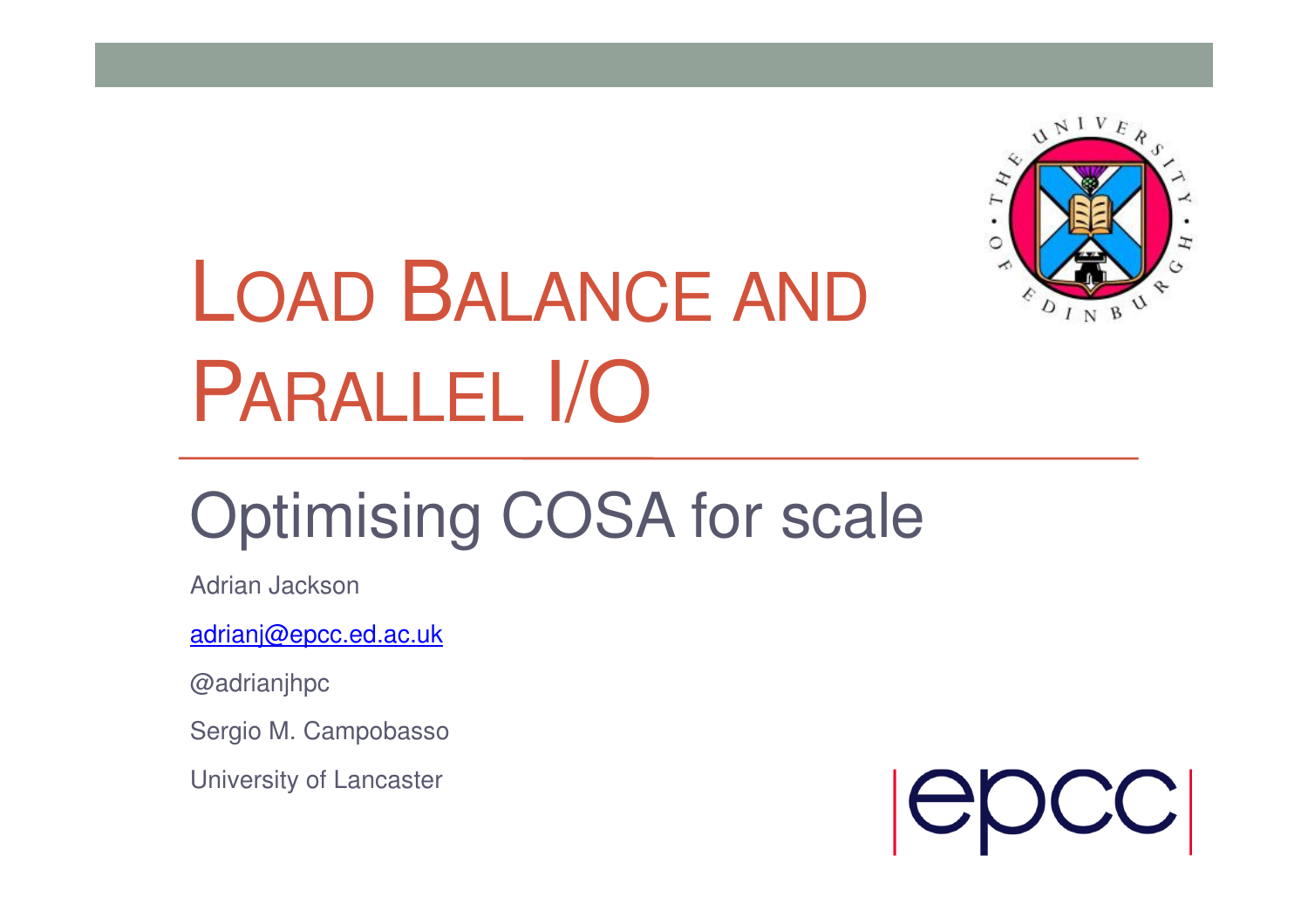#### COSA

- • Fluid dynamics code
	- Harmonic balance (frequency domain approach)
	- Unsteady navier-stokes solver
	- •Optimise performance of turbo-machinery like problems
	- Multi-grid, multi-level, multi-block code
	- Parallelised with MPI and with MPI+OpenMP





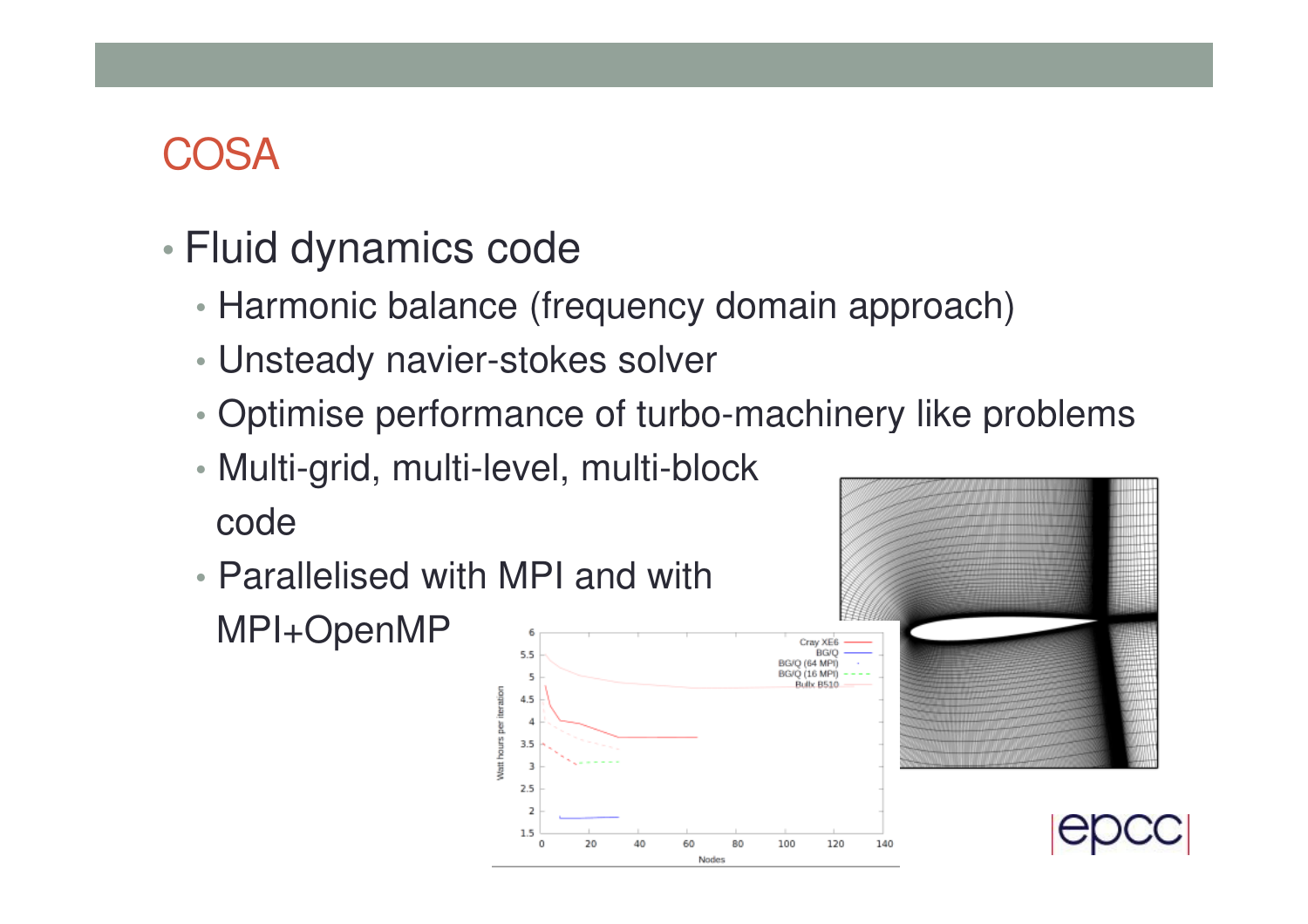#### COSA Performance



#### COSA Hybrid Performance

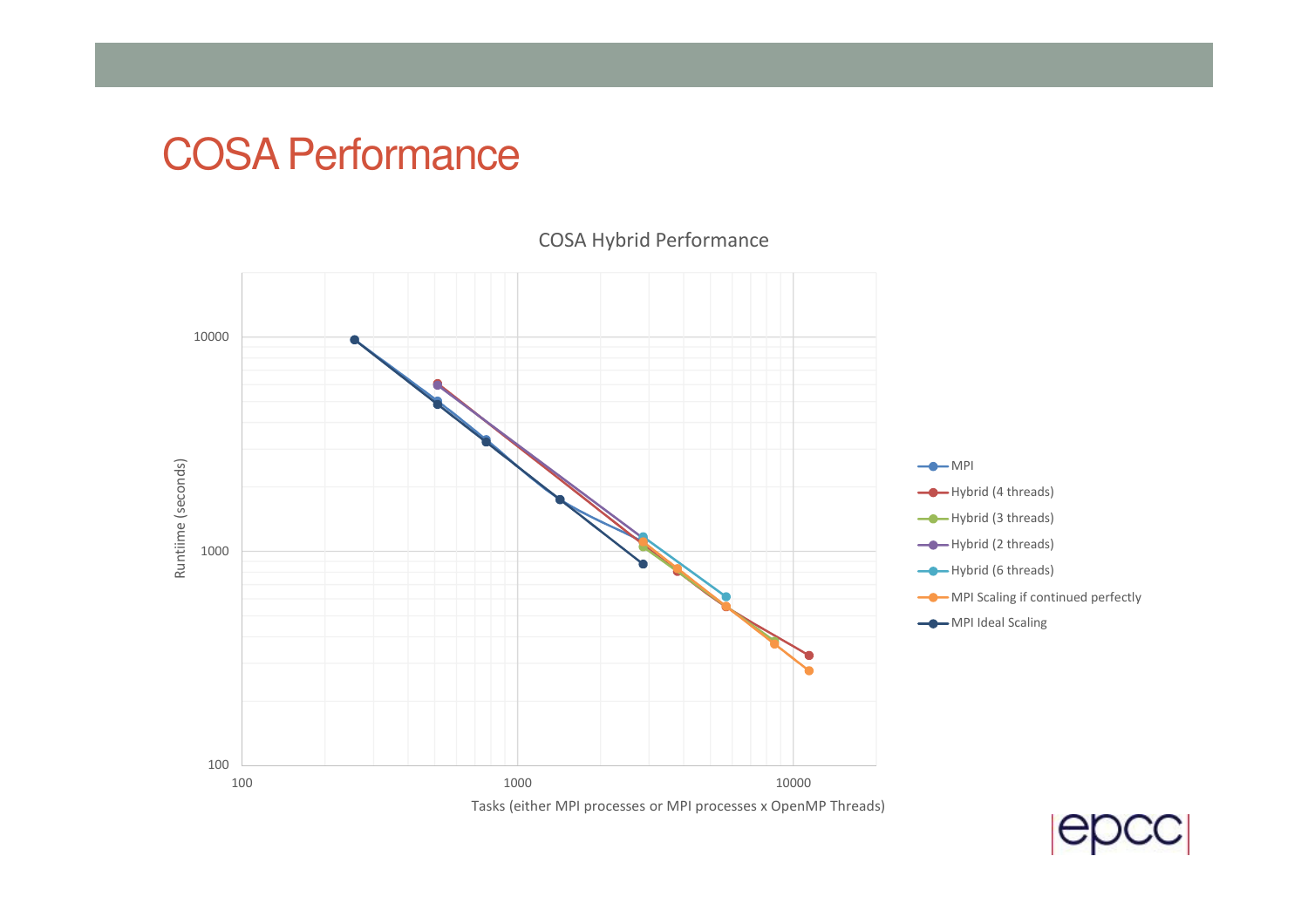#### Parallel Performance





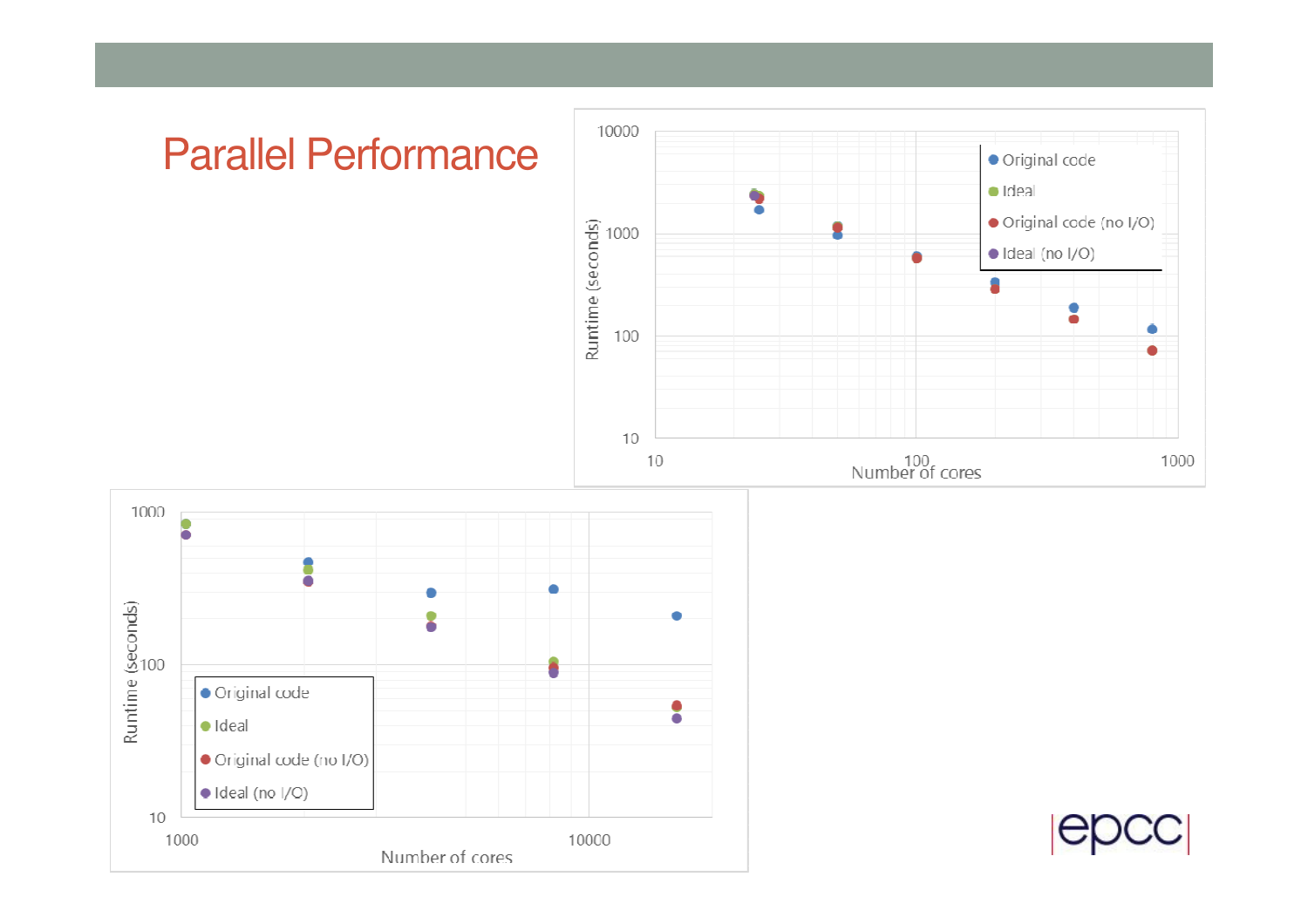#### **Performance**

| 100 processes<br>Samp%   Samp   Imb.   Imb.   Group<br>  Samp   Samp%   Function<br>PE=HIDE                                                                                                                                                                                                                                                                                                                                          | 800 processes<br>Samp%   Samp   Imb.   Imb.   Group<br>  Samp   Samp%   Function<br><b>PE=HIDE</b>                                                                                                                                               |
|--------------------------------------------------------------------------------------------------------------------------------------------------------------------------------------------------------------------------------------------------------------------------------------------------------------------------------------------------------------------------------------------------------------------------------------|--------------------------------------------------------------------------------------------------------------------------------------------------------------------------------------------------------------------------------------------------|
| $100.0\%$   61,775.2   --   --   Total                                                                                                                                                                                                                                                                                                                                                                                               | $100.0\%$   10,461.0   --   --   Total                                                                                                                                                                                                           |
| 78.1%   48,217.5   --   --   USER                                                                                                                                                                                                                                                                                                                                                                                                    | $56.3\%$   5,889.8   --   --   USER                                                                                                                                                                                                              |
| 19.0%   11,747.3   3,485.7   23.1%   vflux_<br>   8.8%   5,418.5   857.5   13.8%   roflux_<br>$\parallel$ 6.1%   3,764.0   1,434.0   27.9%   muscl<br>$\parallel$ 4.7%   2,909.9   1,479.1   34.0%   q face<br>$\parallel$ 4.1%   2,555.1   364.9   12.6%   tridi<br>$\parallel$ 3.9%   2,380.3   1,327.7   36.2%   bresid<br>$\parallel$ 3.7%   2,302.4   1,445.6   39.0%   muscl_bi<br>   3.2%   1,972.9   1,146.1   37.1%   rtst_ | 13.1%   1,375.1   464.9   25.3%   vflux<br>6.5%   683.7   132.3   16.2%   roflux<br>4.5%   469.1   199.9   29.9%   muscl<br>3.4%   355.9   192.1   35.1%   q face<br>3.1%   320.7   82.3   20.4%  tridi<br>2.8%   293.7   193.3   39.7%   bresid |
| $19.0\%$   11,742.3   --   --  MPI                                                                                                                                                                                                                                                                                                                                                                                                   | $41.4\%$   $4,333.4$   --   --   MPI                                                                                                                                                                                                             |
| 11.1%   6,831.8   33,844.2   84.0%   mpi_waitany<br>   5.3%   3,262.0   910.0   22.0%   MPI_FILE_WRITE                                                                                                                                                                                                                                                                                                                               | 14.2%   1,482.2   1,111.8   42.9%  MPI_FILE_WRITE<br>10.5%   1,093.8   4,369.2   80.1%   mpi_waitany<br>8.4%   877.7   885.3   50.3%   mpi file open<br>7.0%   730.0   802.0   52.4%   MPI BARRIER                                               |



|===================================================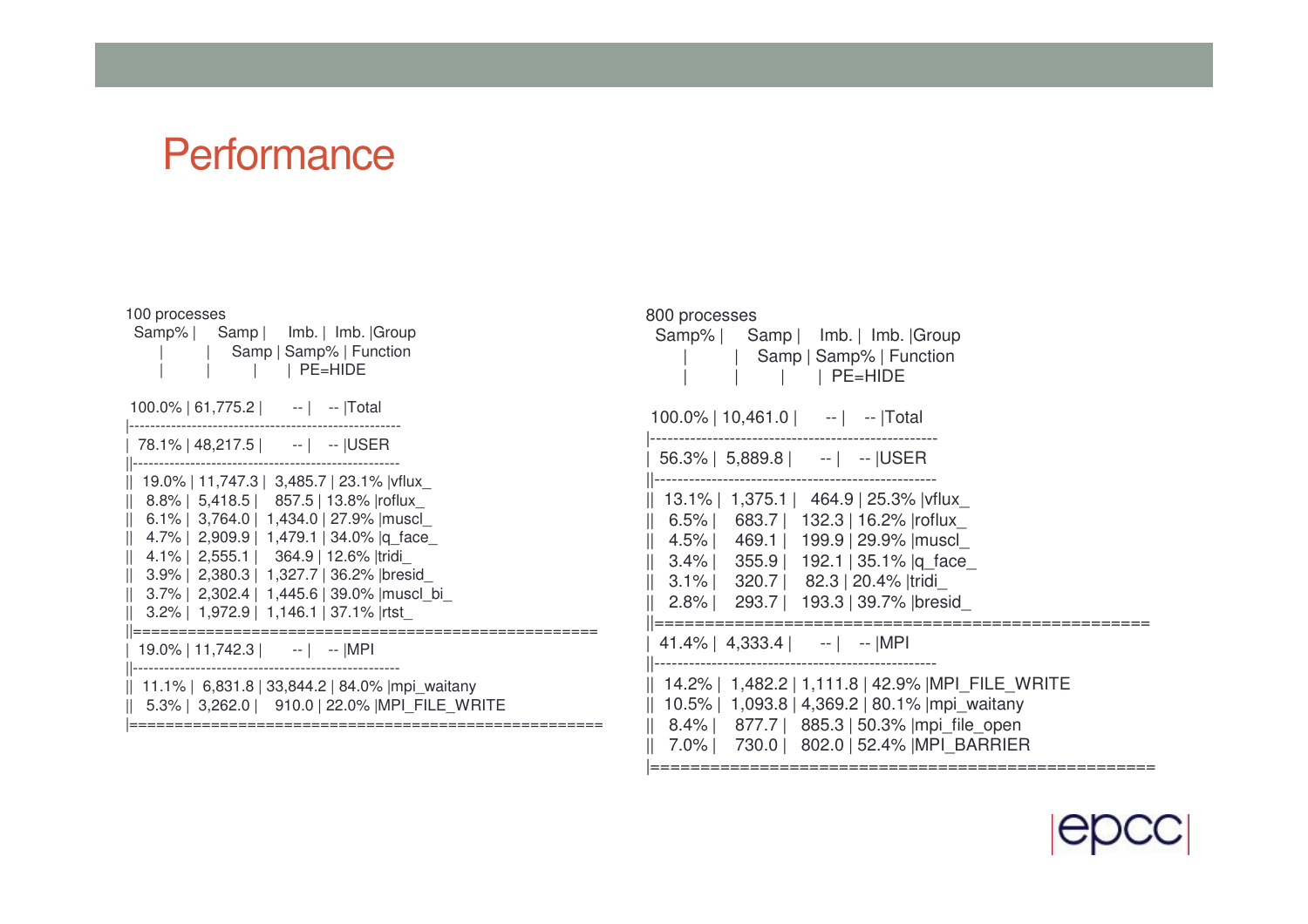#### Data decomposition

- • Data domain split up into blocks (multi-block, multi-level code)
	- Blocks may be of different sizes
	- Processes may have different numbers of blocks
- • Suggests individual MPI-I/O file writing
	- Each process writes its blocks separately to a file, in parallel
	- Not collective

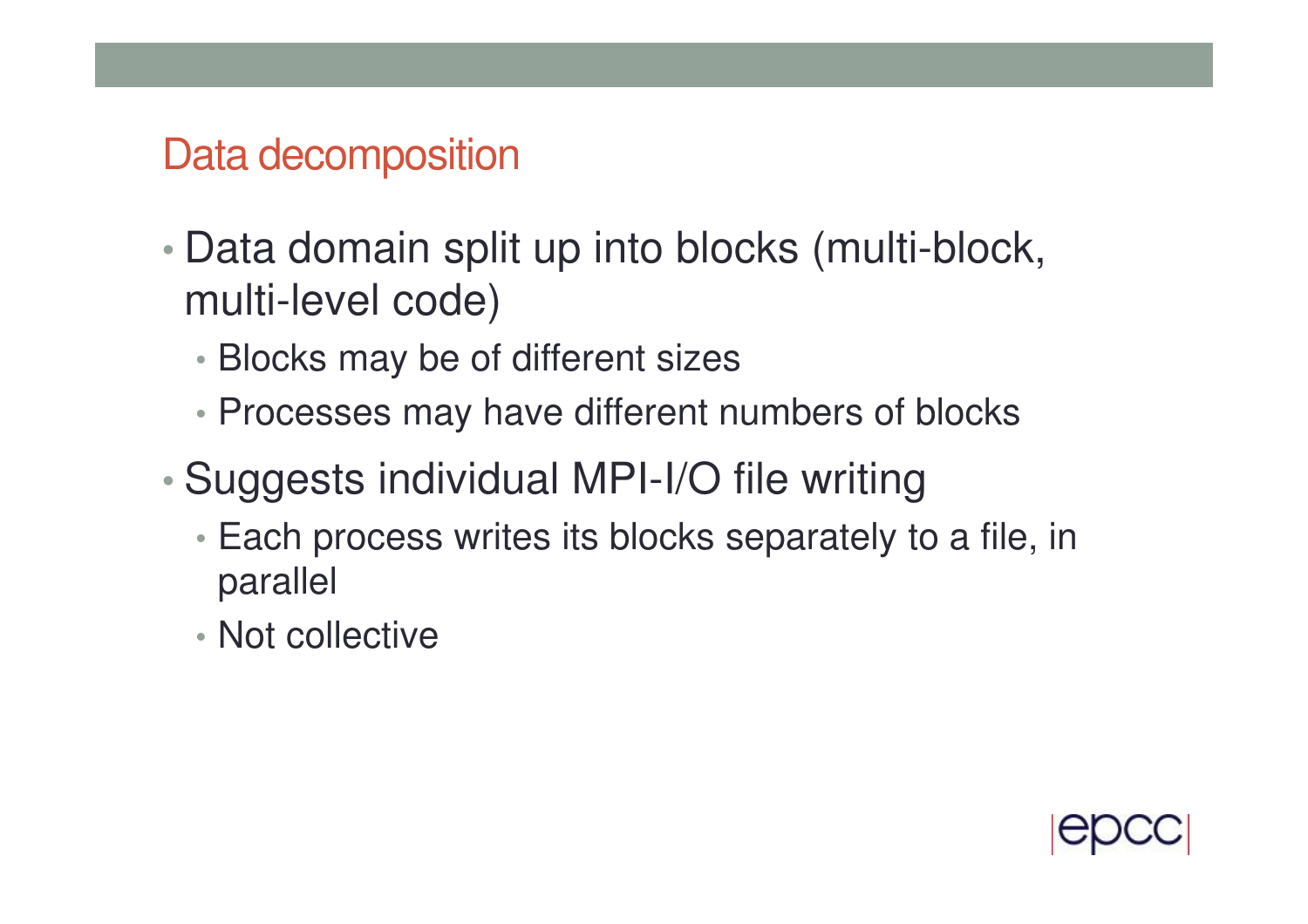#### Collective vs individual performance



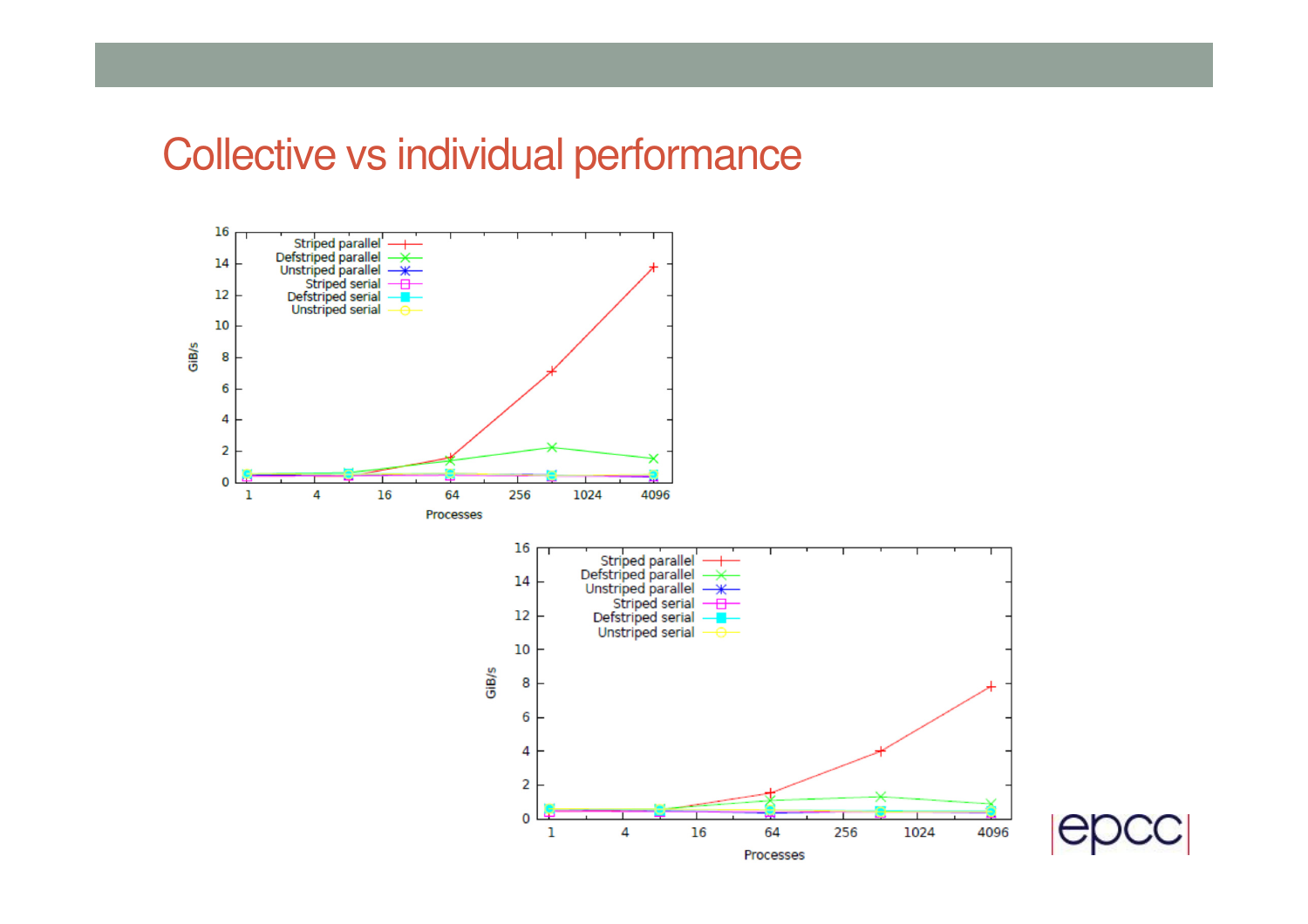#### Data format

- • ASCII to Binary data
	- •MPI-I/O is binary format
	- • Conversion compresses the files
		- 3x smaller for a lot of COSA data files
- • Supporting serial file reading and writing more complex
	- •Supporting no MPI library
	- Mimic Fortran binary format
	- Write size of line (in bytes) and beginning and end of each line
	- Involves 3x writes

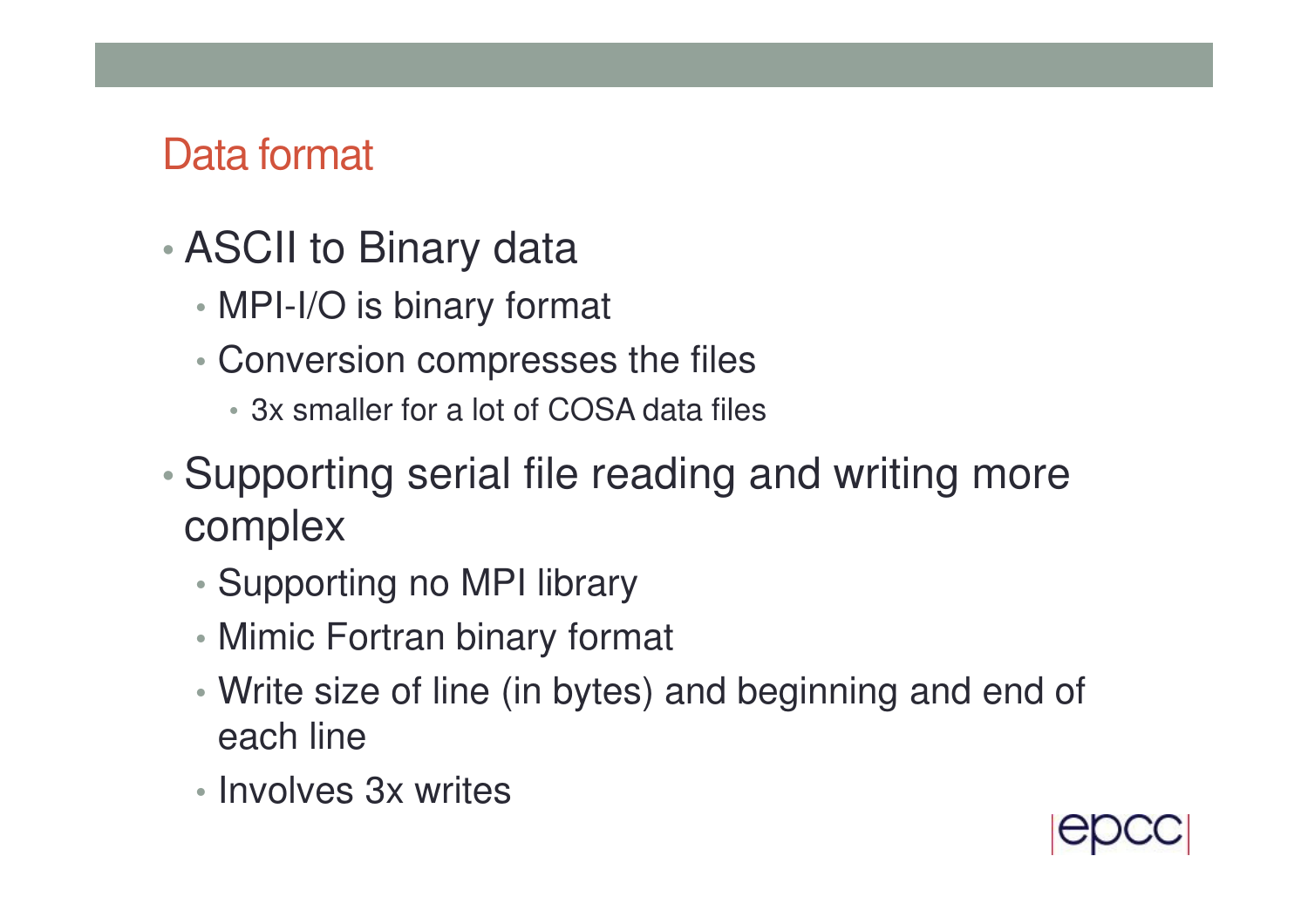#### Fortran file writing

- Standard I/O done with Fortran file writing
- Implicit loops over data structure, i.e. restart file:

```
write(fid) (((((q(i,j,k,ipde,n),i=-1,imax1)),
j= 1,jmax1),k=-1,kmax1),ipde=1,npde),n=0,2*nharms)
```
- Data structures have halo data
- Stored for restart files but not for data files
- Translated initially to something like this:

```
do n = 0, 2*nharmsdo l=1,npde
do k=-1,kmax1do j=–1,jmax1

call setupfile(fid,disp)
call mpi_file_write(fid, q(-1,j,k,l,n), imax+3,
& MPI_DOUBLE_PRECISION, MPI_STATUS_IGNORE, ierr)disp = disp + doublesize * (imax + 3)end doend doend doend do
```
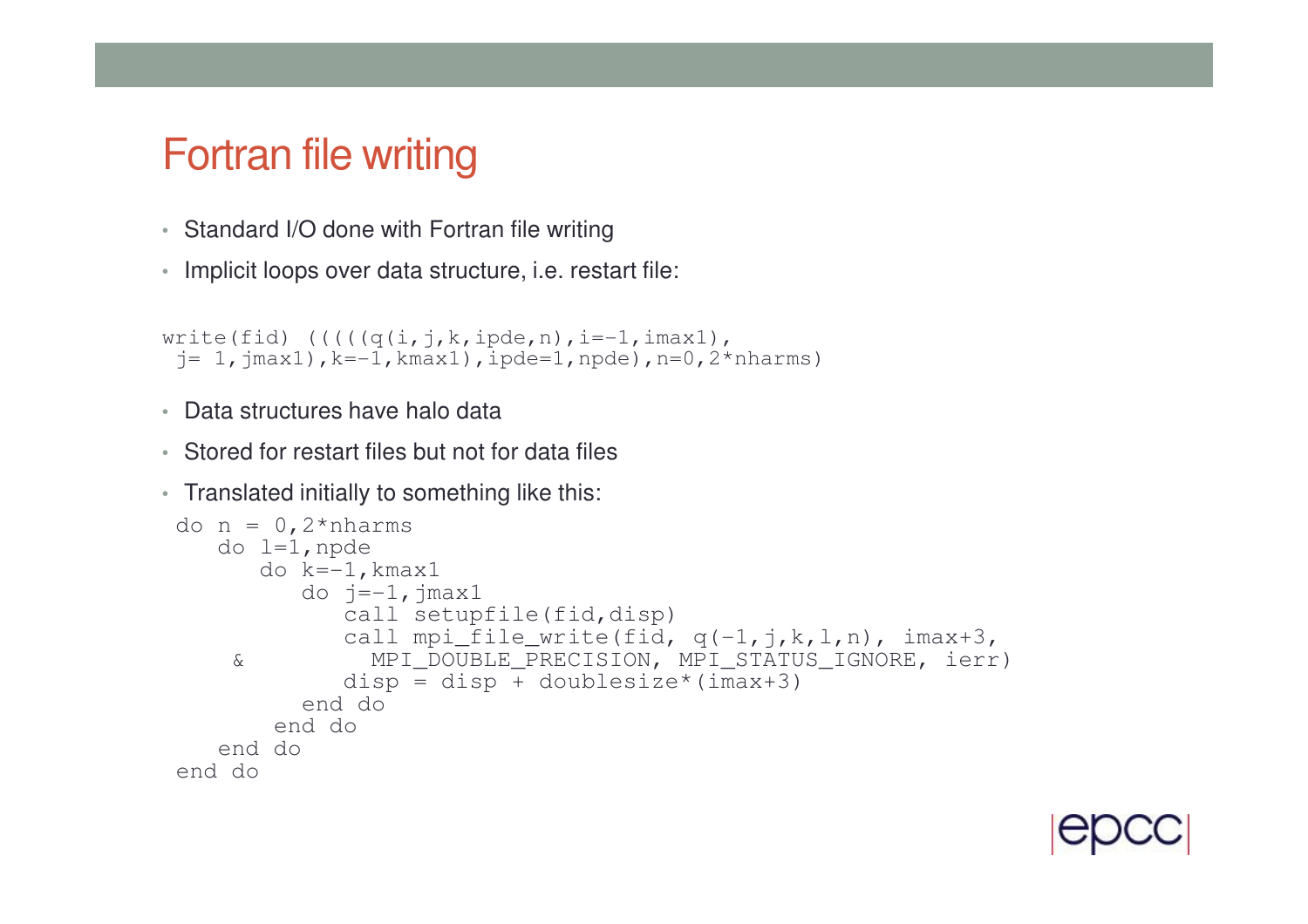#### Fortran file writing

#### • i.e. data file:

```
write(line1,'(''ZONE T="arturo",I='',i4,'', J='',i4,'', K='',i4,'',F=POINT, DT=(SINGLE SINGLE SINGLE DOUBLE DOUBLE
DOUBLE DOUBLE DOUBLE DOUBLE DOUBLE)'')') imax1,jmax1,kmax1
write(fid(n),'(a)') line1do k=0,kmaxdo j=0,jmax

do i=0,imax
write (fid(n),10) (var1(i,j,k,ipde,n),ipde=1,npde),(var2(i,j,k,ipde,n),ipde=1,npde)end doend doend do
10 format(3e16.8,7e22.14)
```
## • Originally translated to:<br>write(line1,'(''ZONE T="arturo HB, mode '',i2,''',I='',i4,'',<br>& DOUBLE DOUBLE DOUBLE DOUBLE DOUBLE DOUBLE DOUBLE DOUBLE DOUBLE POUBLE <br>& DOUBLE DOUBLE DOUBLE DOUBLE DOUBLE DOUBLE DOUBLE DOUBLE

 call setupfile(fid(n),disp,MPI\_INTEGER) call mpi\_file\_write(fid(n),integersize,1, & MPI\_INTEGER,MPI\_STATUS\_IGNORE,ierr) disp = disp + integersize call setupfile(fid(n),disp,MPI\_INTEGER) call mpi\_file\_write(fid(n),typechar,1, & MPI\_INTEGER,MPI\_STATUS\_IGNORE,ierr) disp = disp + integersize call setupfile(fid(n),disp,MPI\_INTEGER) call mpi\_file\_write(fid(n),integersize,1, & MPI\_INTEGER,MPI\_STATUS\_IGNORE,ierr)disp = disp + integersize call setupfile(fid(n),disp,MPI\_INTEGER) call mpi\_file\_write(fid(n),integersize,1, & MPI\_INTEGER,MPI\_STATUS\_IGNORE,ierr) disp = disp + integersize call setupfile(fid(n),disp,MPI\_INTEGER)call mpi\_file\_write(fid(n),111,1, & MPI\_INTEGER,MPI\_STATUS\_IGNORE,ierr)disp = disp + integersize call setupfile(fid(n),disp,MPI\_INTEGER) call mpi\_file\_write(fid(n),integersize,1, & MPI\_INTEGER,MPI\_STATUS\_IGNORE,ierr) disp = disp + integersize call setupfile(fid(n),disp,MPI\_INTEGER) call mpi\_file\_write(fid(n),111\*charactersize,1, & MPI\_INTEGER,MPI\_STATUS\_IGNORE,ierr) $disp = disp + integersize$ call setupfile(fid(n),disp,MPI\_CHARACTER)call mpi\_file\_write(fid(n),line1,111, & MPI\_CHARACTER,MPI\_STATUS\_IGNORE,ierr) disp = disp + charactersize\*111 call setupfile(fid(n),disp,MPI\_INTEGER) call mpi\_file\_write(fid(n),111\*charactersize,1,& MPI\_INTEGER,MPI\_STATUS\_IGNORE,ierr) disp = disp + integersize

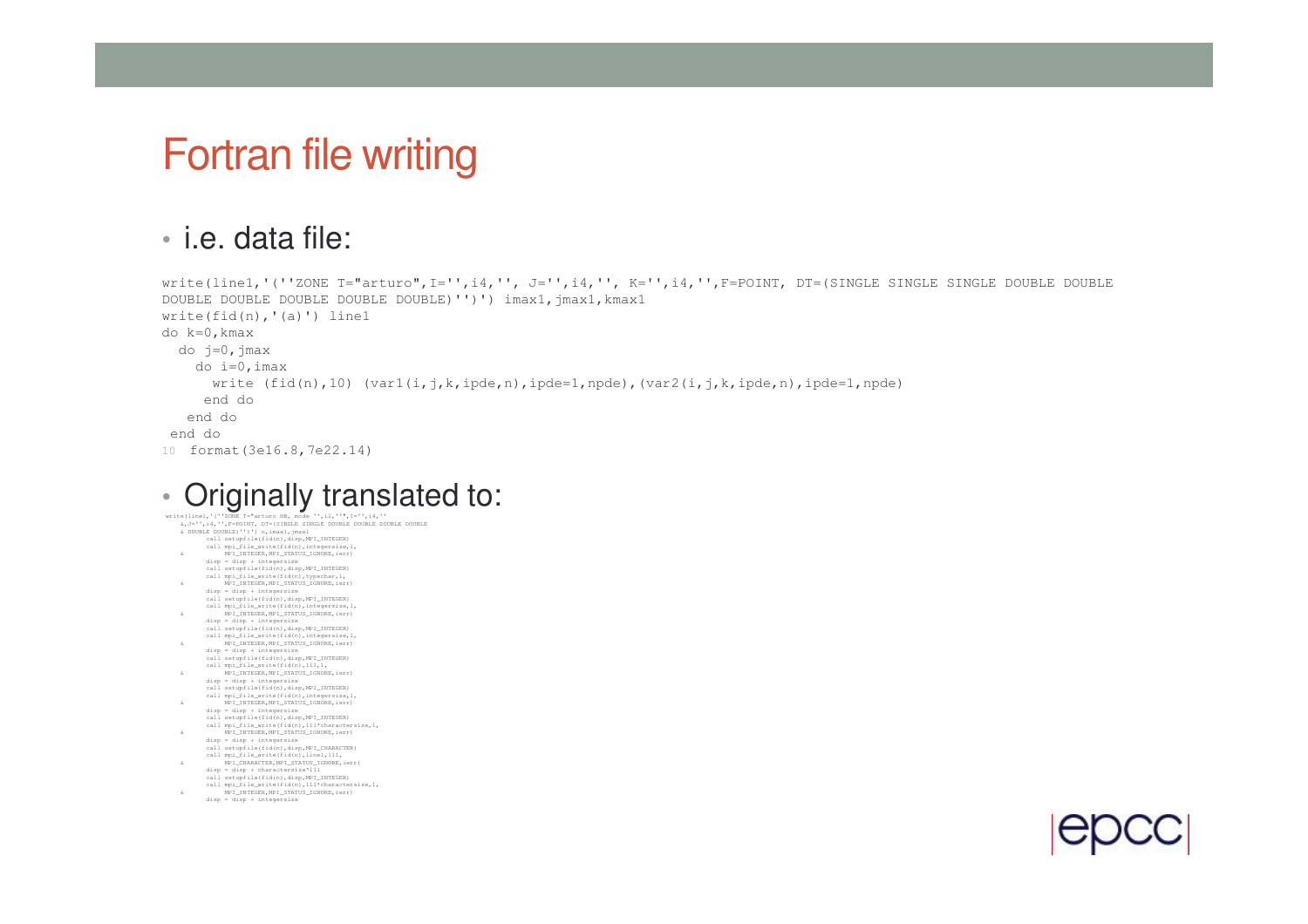#### Data file continued

```
do k=0,kmaxdo j=0,jmax

do i=0,imax
do ipde=1,npdetempdata(tempindex) = var1(i,j,k,ipde,n)
           tempindex = tempindex + 1end do
do ipde=1,npdetempdata(tempindex) = var2(i,j,k,ipde,n)
           tempindex = tempindex + 1
        end doend doend doend docall setupfile(fid(n),disp,MPI_DOUBLE_PRECISION)
call mpi_file_write(fid(n),tempdata(1),datasize,
& MPI_DOUBLE_PRECISION,MPI_STATUS_IGNORE,ierr)disp = disp + datasize*doublesize
```
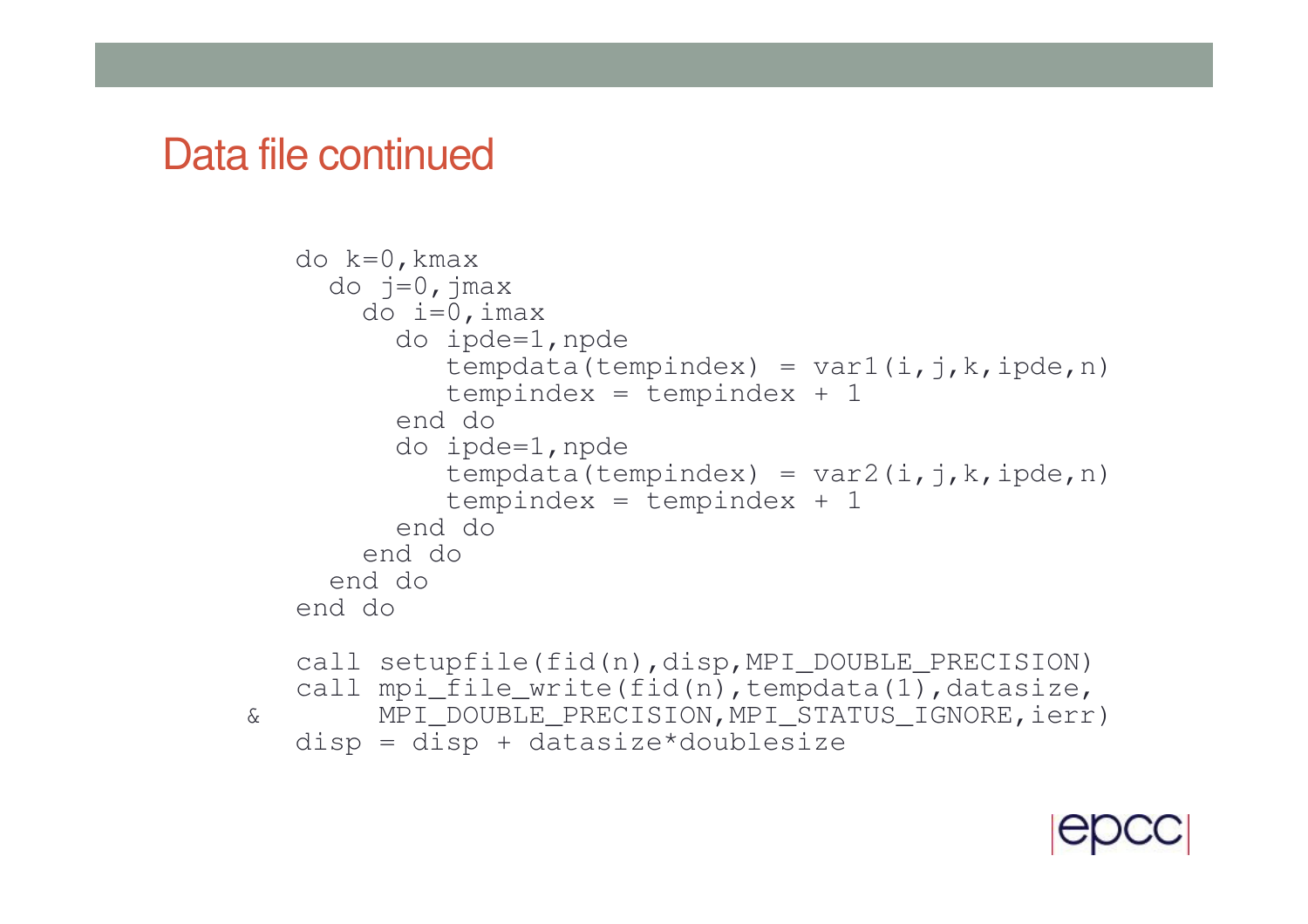#### Restart optimisation

```
• Convert this:
do n = 0.2*nharmsdo l=1,npde
do k=-1,kmax1do j=–1,jmax1

call setupfile(fid,disp)
call mpi_file_write(fid, q(-1,j,k,l,n), imax+3,
& MPI_DOUBLE_PRECISION, MPI_STATUS_IGNORE, ierr)disp = disp + doublesize * (imax + 3)end doend doend doend do
• To this:
     do n = 0, 2*nharms
call setupfile(fid,disp)
call mpi_file_write(fid, linelength, 1,
& MPI_INTEGER, MPI_STATUS_IGNORE, ierr)disp = disp + integersize
         call setupfile(fid,disp)
call mpi_file_write(fid, q(-1,-1,-1,1,n),& linelength/doublesize,
& MPI_DOUBLE_PRECISION, MPI_STATUS_IGNORE, ierr)disp = disp + linelength
         call setupfile(fid,disp)
call mpi_file_write(fid, linelength, 1,
& MPI_INTEGER, MPI_STATUS_IGNORE, ierr)disp = disp + integersize
      end do
```
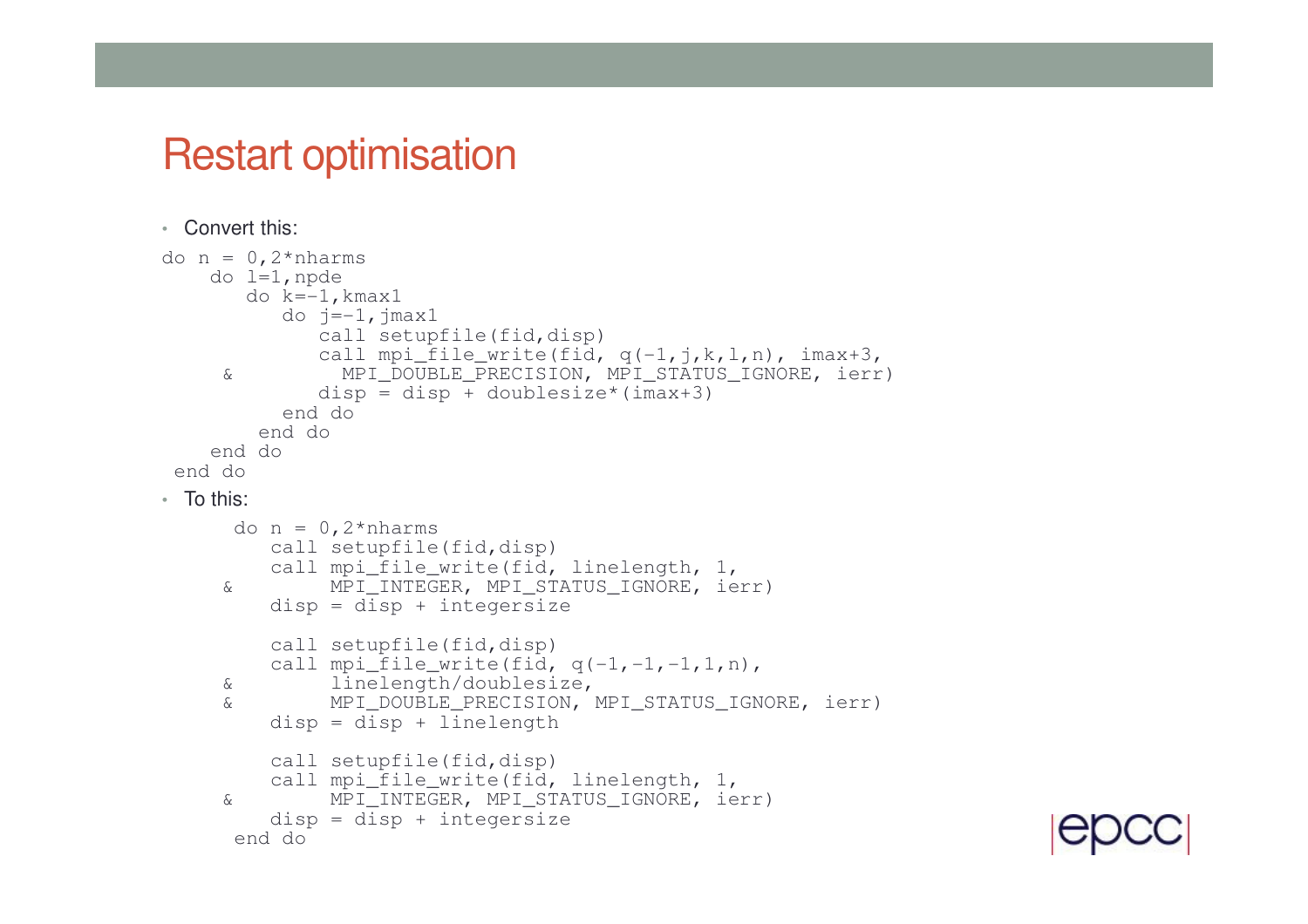## Update I/O performance

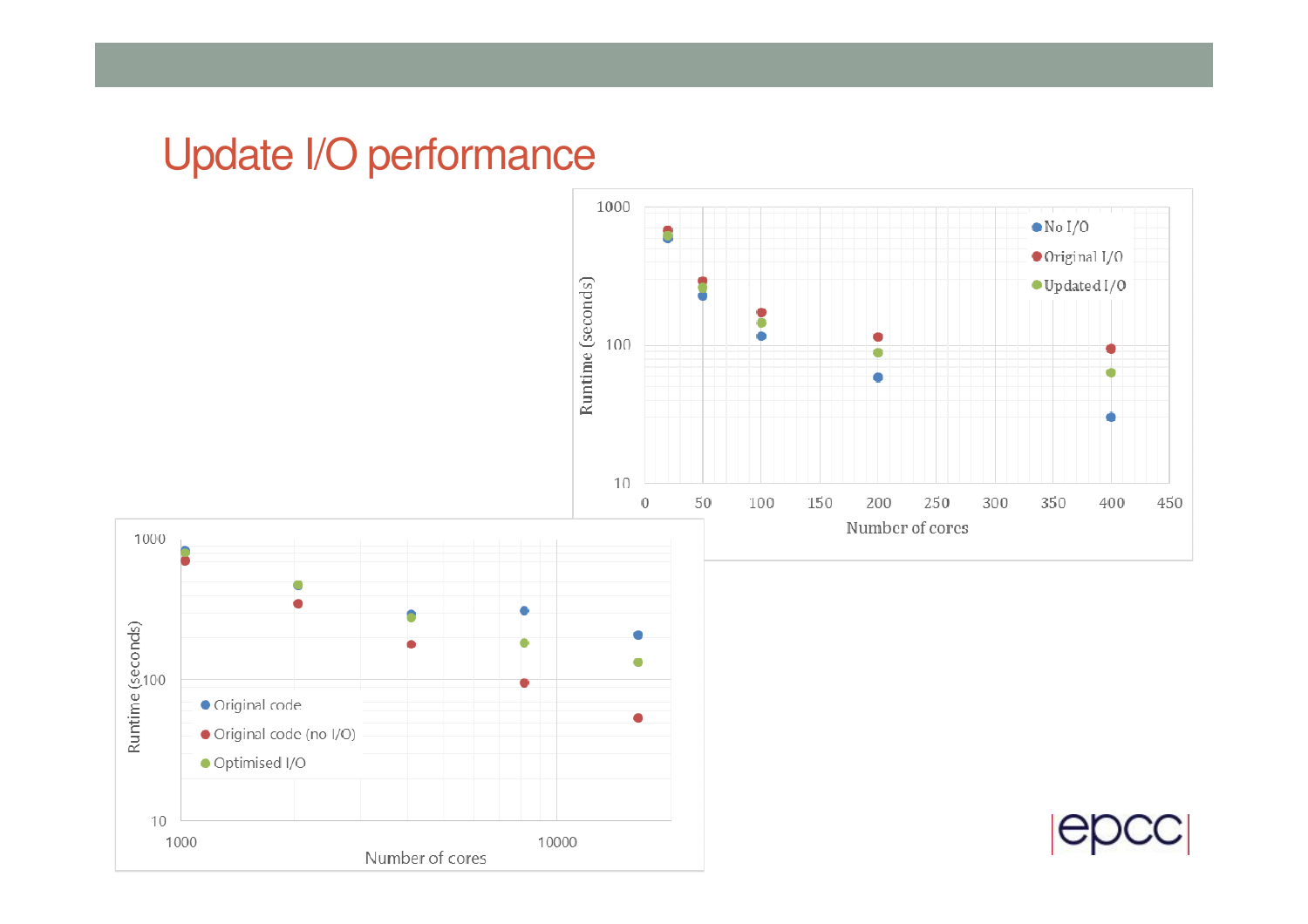## Further I/O optimisations

- • Restructure how the output values are calculated
	- • Storing temporary values used in the calculations rather than re-reading them

- • Parallelise the input of the grid
	- • Original code does serial reads from every process for relevant data
	- File locking can impact performance at large process counts

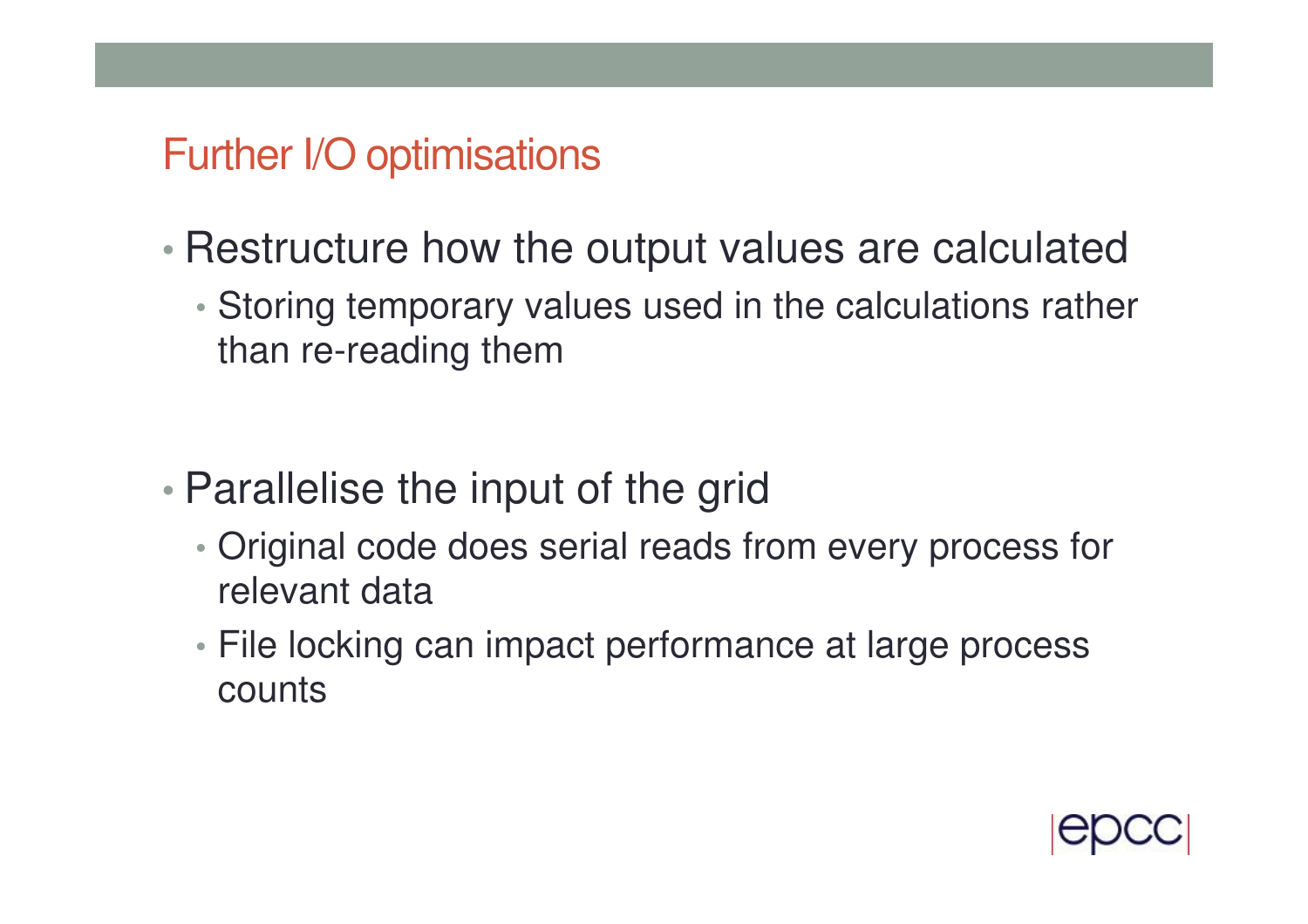#### Optimised I/O performance





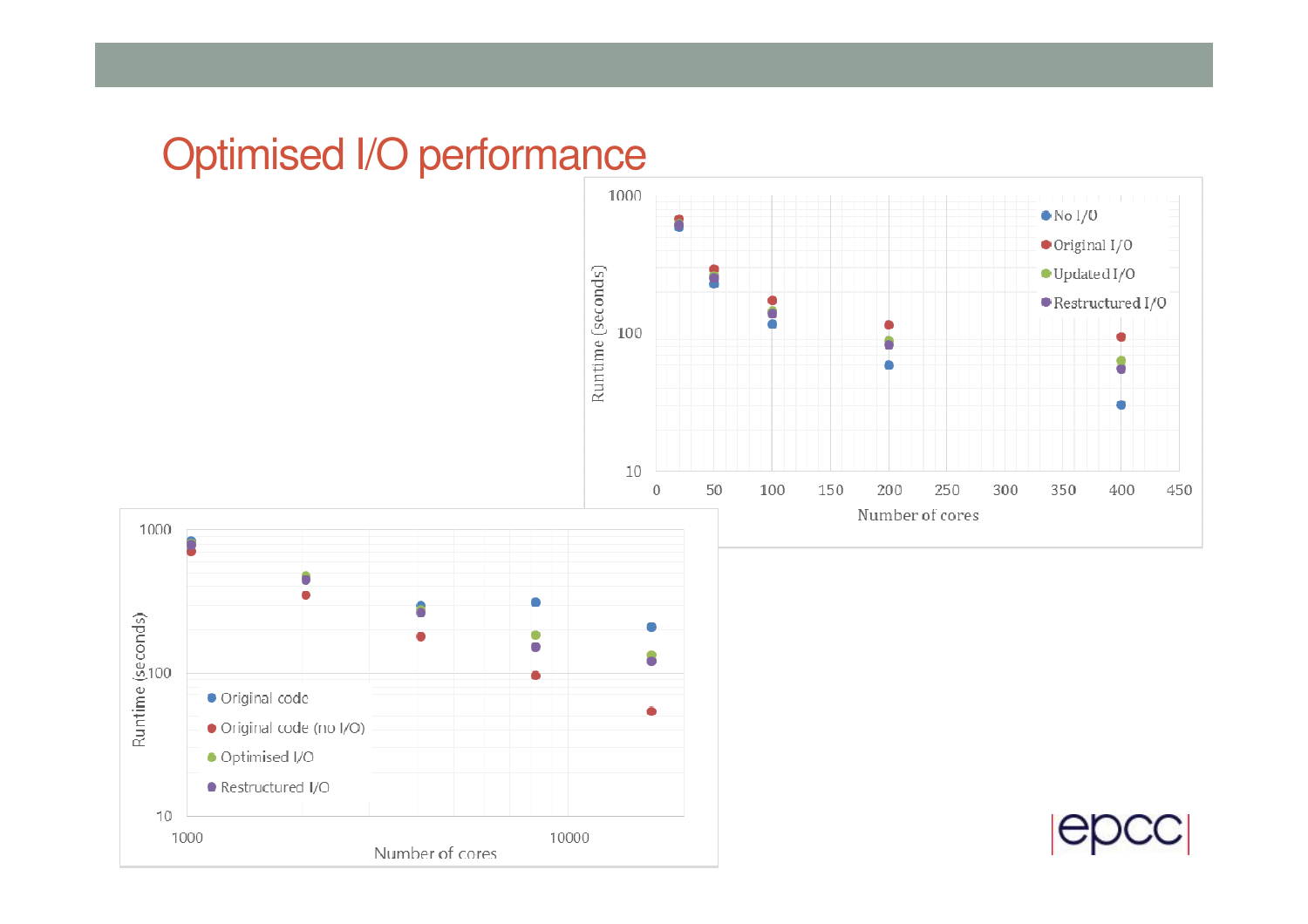#### I/O data formats

- •MPI-I/O gives best achievable performance
- •Not a "user friendly" format
- • HDF5, NetCDF, etc… provide more functionality data formats
	- •Metadata, data structure, I/O tools,…
- • For CFD there are specific formats often used
	- •CGNS
	- TecPlot
	- Reading/Writing these formats enables integration withother tools

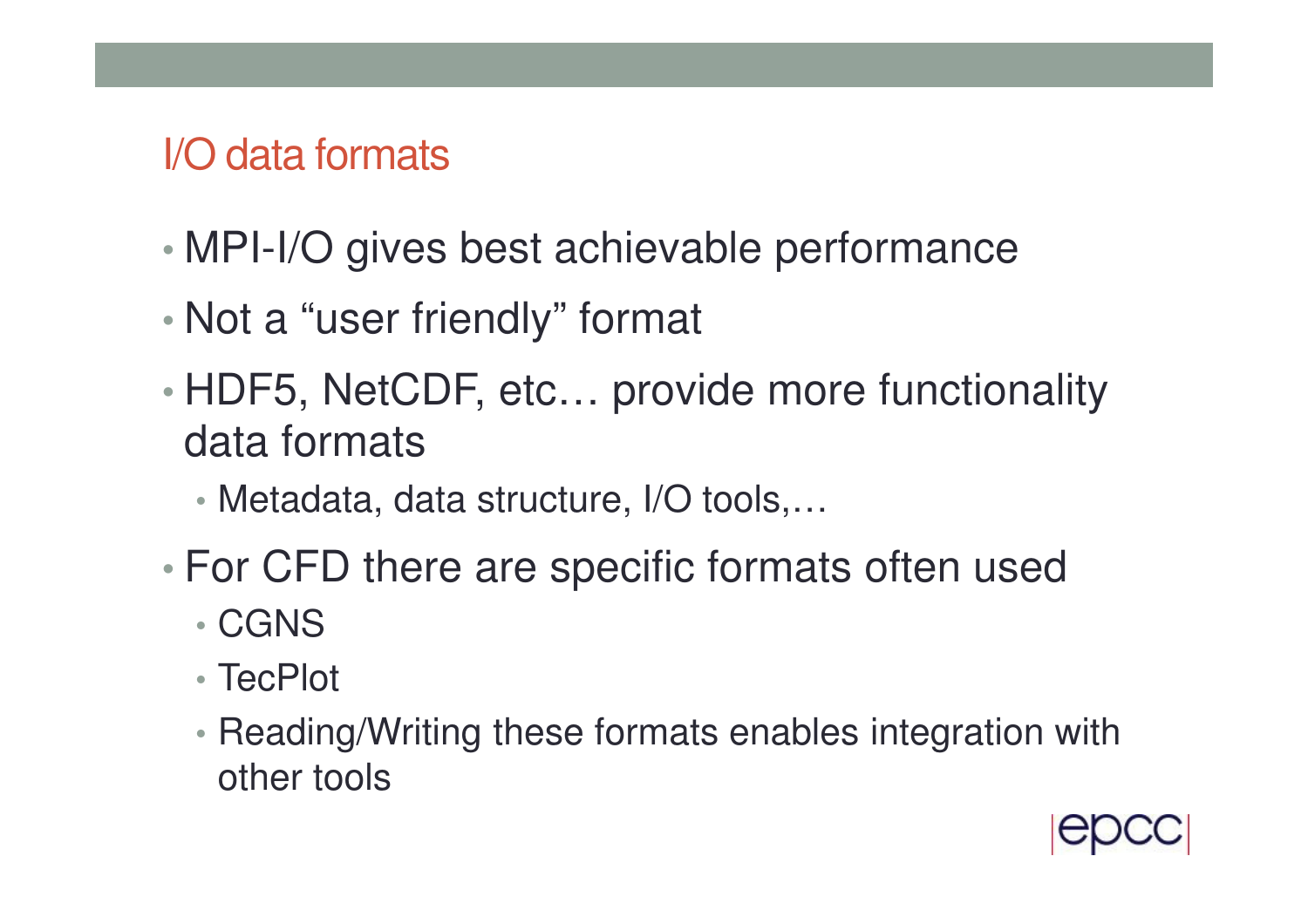#### I/O data formats

- • CGNS: CFD General Notation System
	- http://cgns.github.io/
- •• Tree structured data
	- •Set of different types of data that can be written
- • CGNS serial and parallel functionality
	- Metadata and data can be done serially
	- Data can be done serially or in parallel
	- cg\_ serial function
	- cgp\_ parallel function

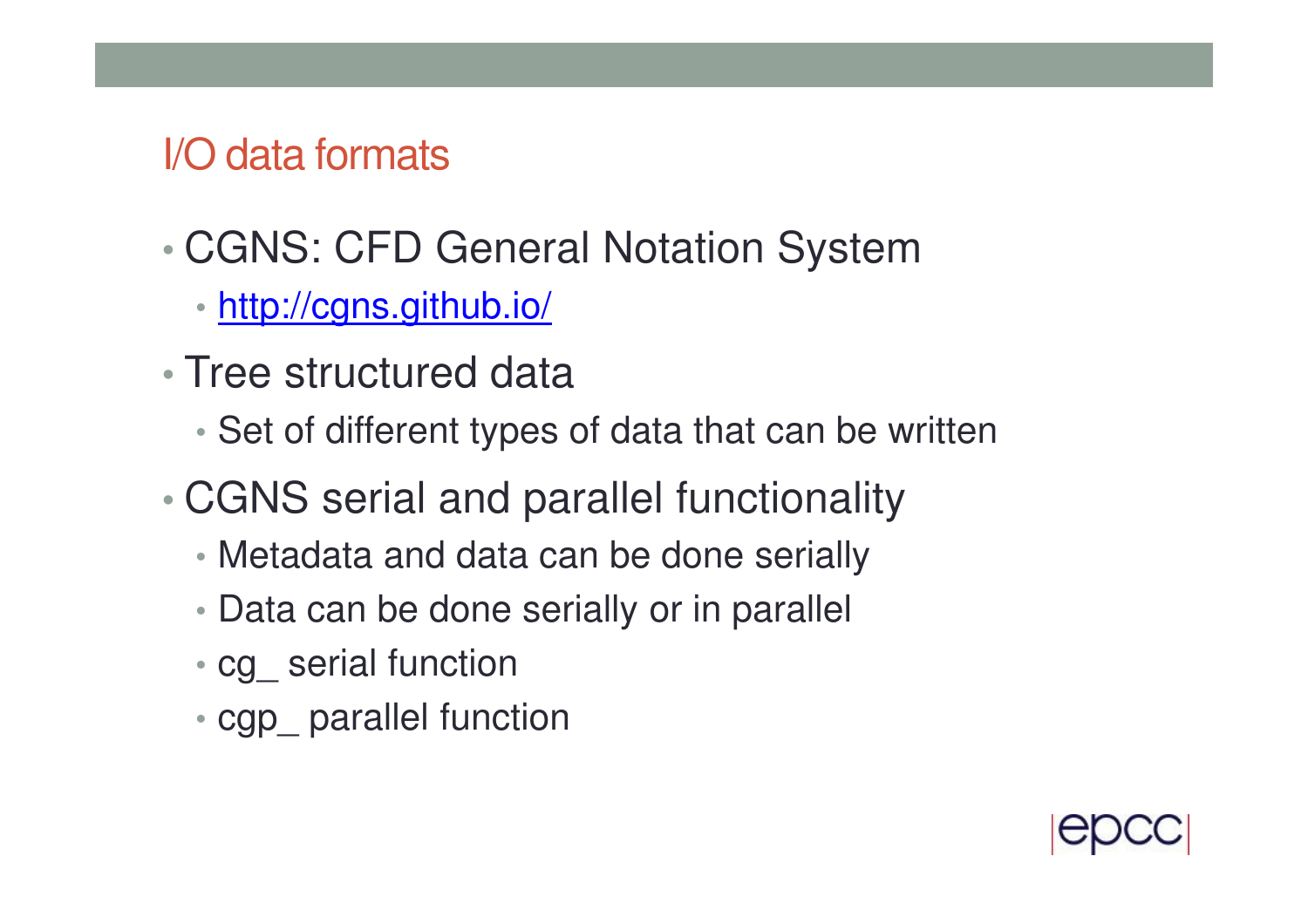#### Example: Metadata write

```
if(mrank .eq. 0) then
       call cg_open_f('rest.cgns',CG_MODE_WRITE,fid,ierr)
       if(ierr .ne. CG_OK) then
          write(*,*) 'cg_open_f restart error'
          call cg_error_print_f()end ifcall cg_base_write_f(fid, 'gridbase', 3, 3, basenum, ierr)
       if(ierr .ne. CG_OK) then
          write(*,*) 'cg_base_write_f error'
          call cg_error_print_f()end ifdo i = 1,blocksize
          blocknum = i
          write(zonename, "(A5, I6)") "block", blocknum

call cg_zone_write_f(fid,basenum,zonename,sizes,& Structured,zonenum,ierr)if(ierr .ne. CG_OK) then
             write(*,*) 'cg_zone_write_f error'
             call cg_error_print_f()end if
call cg_goto_f(fid,basenum,ierr,'Zone_t',zonenum,'end')if(ierr .ne. CG_OK) then
             write(*,*) 'cg_goto_f error'
             call cg_error_print_f()end if
write(linkpath,'(a,i6,a)') 'gridbase/block',zonenum,& '/GridCoordinates'
call cg_link_write_f('GridCoordinates','mesh.cgns',& linkpath,ierr)
if(ierr .ne. CG_OK) then
             write(*,*) 'cg_link_write_f error'
             call cg_error_print_f()end if
call cg_user_data_write_f('User Data',ierr)end docall cg_close_f(fid,ierr)
if(ierr .ne. CG_OK) then
          write(*,*) 'cg_close_f error'
          call cg_error_print_f()end if
```
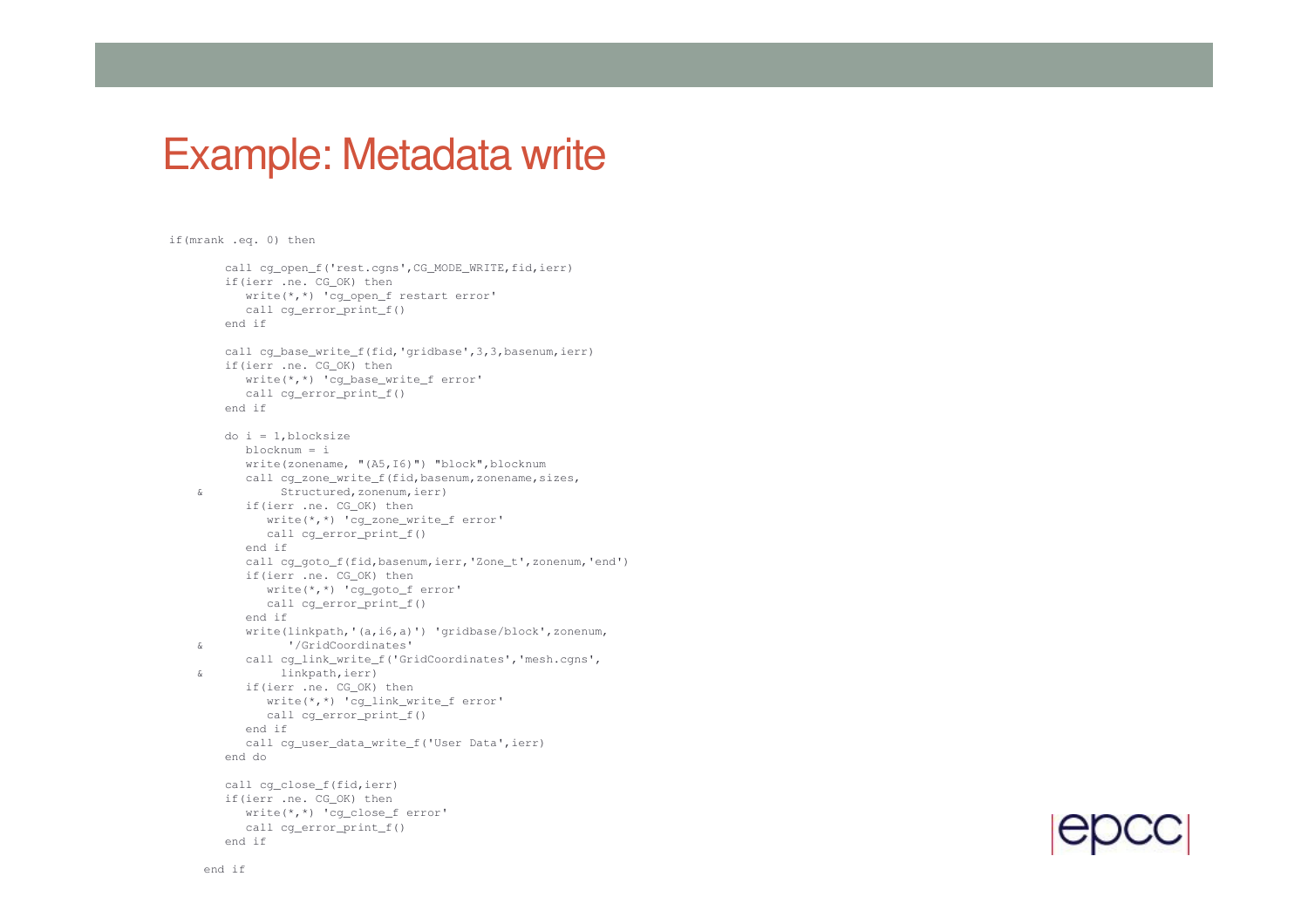#### Example: Data write

```
basenum = 1call cgp_open_f('rest.cgns',CG_MODE_MODIFY,fid,ierr)
solnum = 1do i = 1, blocksize
    zonenum = i
    write(zonename, "(A5,I6)") "block",zonenumcall cg_zone_read_f(fid,basenum,zonenum,& tempzonename,tempsizes,ierr)
if(trim(tempzonename) .ne. zonename) then
write(*,*) 'error block name: ',zonename,tempzonenameend if
call cg_goto_f(fid,basenum,ierr,'Zone_t',zonenum,& 'UserDefinedData_t',solnum,'end')
call cgp_array_write_f(fieldname,RealDouble,5,qsizes,& arraynum,ierr)
if(ierr .ne. CG_OK) then
       write(*,*) 'cg_array_write_f error'
       call cg_error_print_f()
    end if end do
```
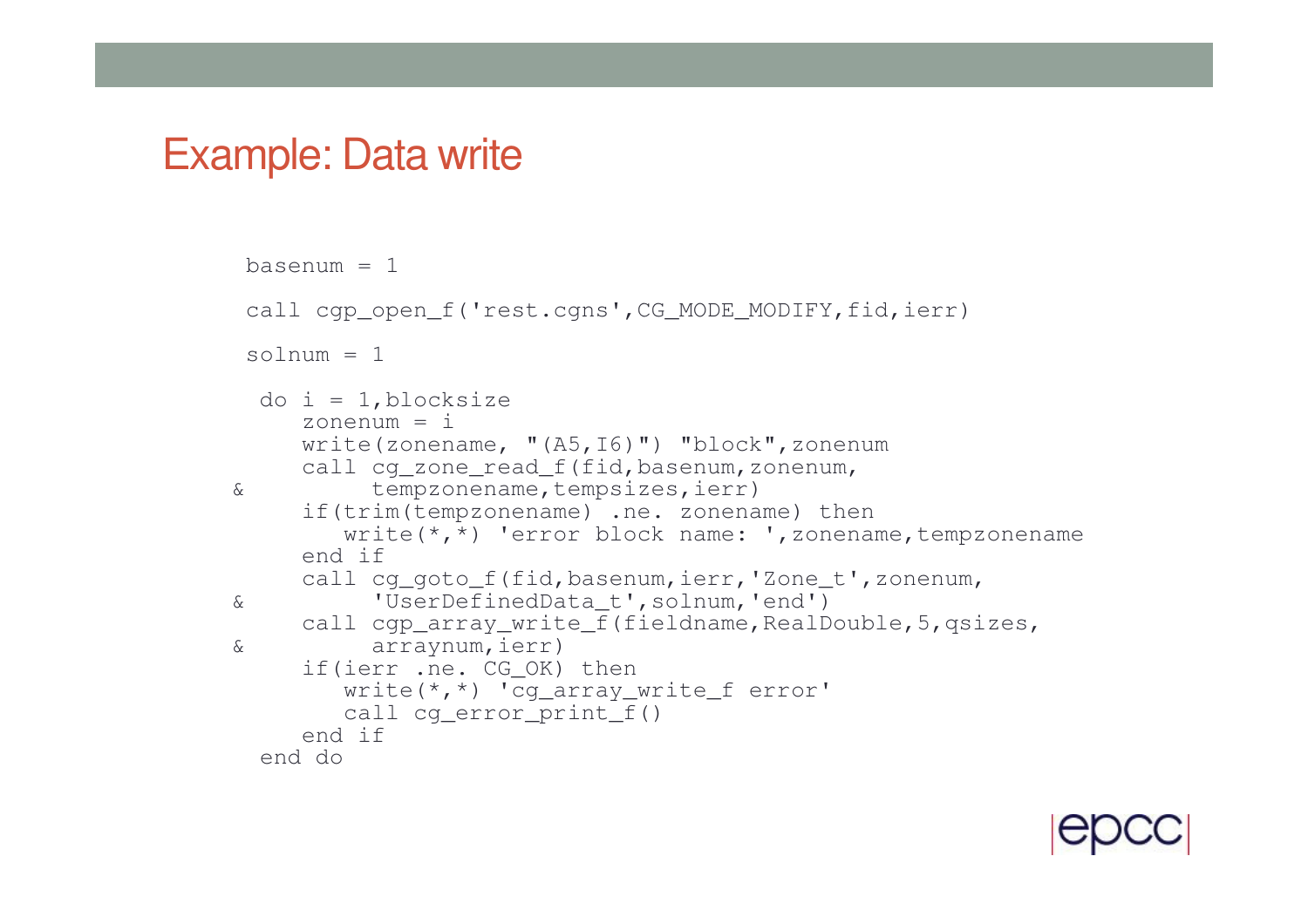#### CGNS Performance

- • 512 test read and write of restart file (~40 GB):
	- •MPI-I/O read file 3 seconds
	- •CGNS write file 533 seconds
	- •CGNS read file: 233 seconds
- • Not designed for large number of blocks
	- Designed for single block applications
	- Metadata overhead destroying performance

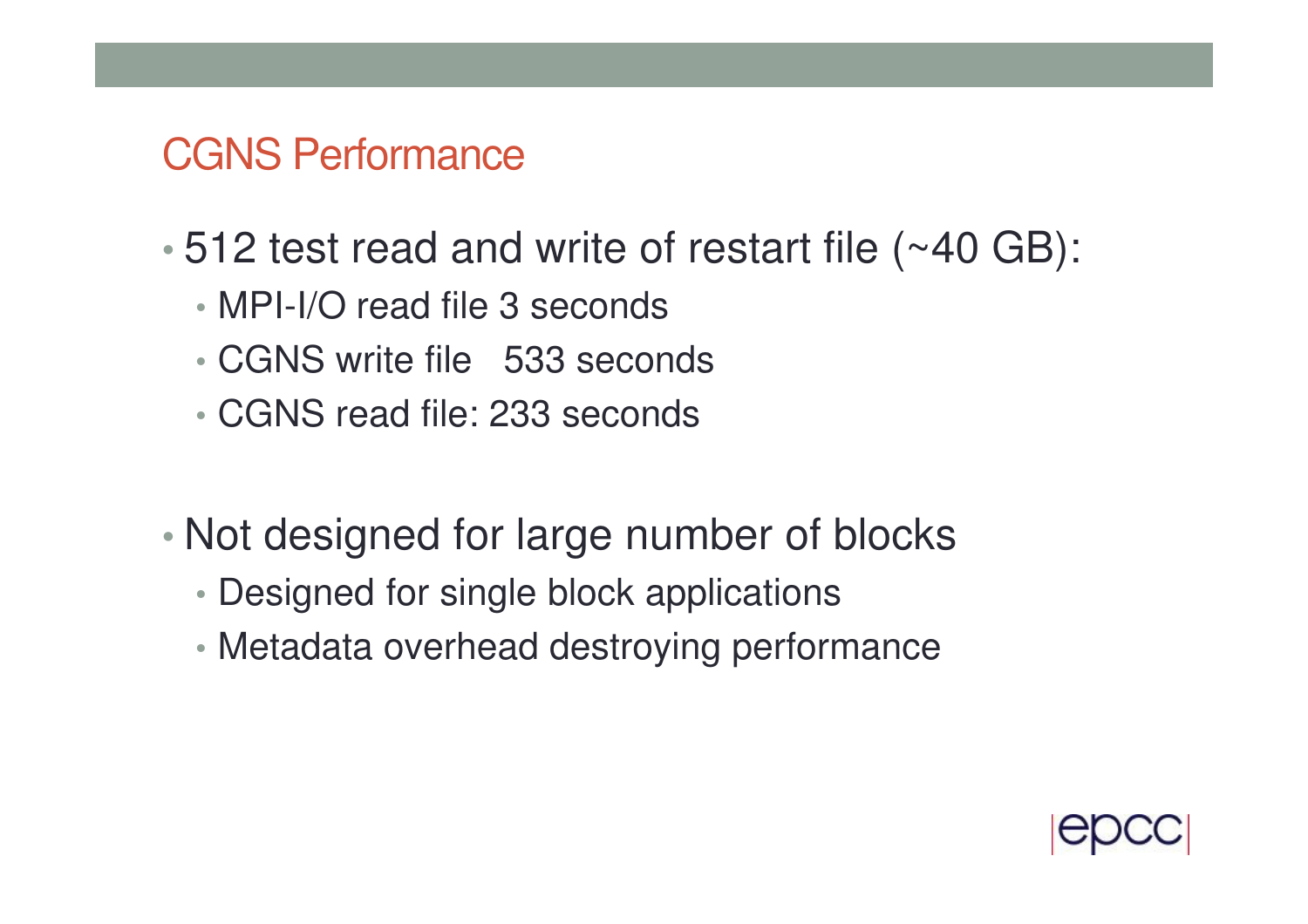## **Tecplot**

- • Grid based data format
	- •Support for common CFD grid formats
	- •Support tecplot tools
	- http://www.tecplot.com/
- • Supports 3 different file formats
	- • ASCII (legacy format, requires conversion by tecplot tools to be used by their products)
	- Binary (plt)
	- Binary partitioned (szplt) (designed for large scale parallel)

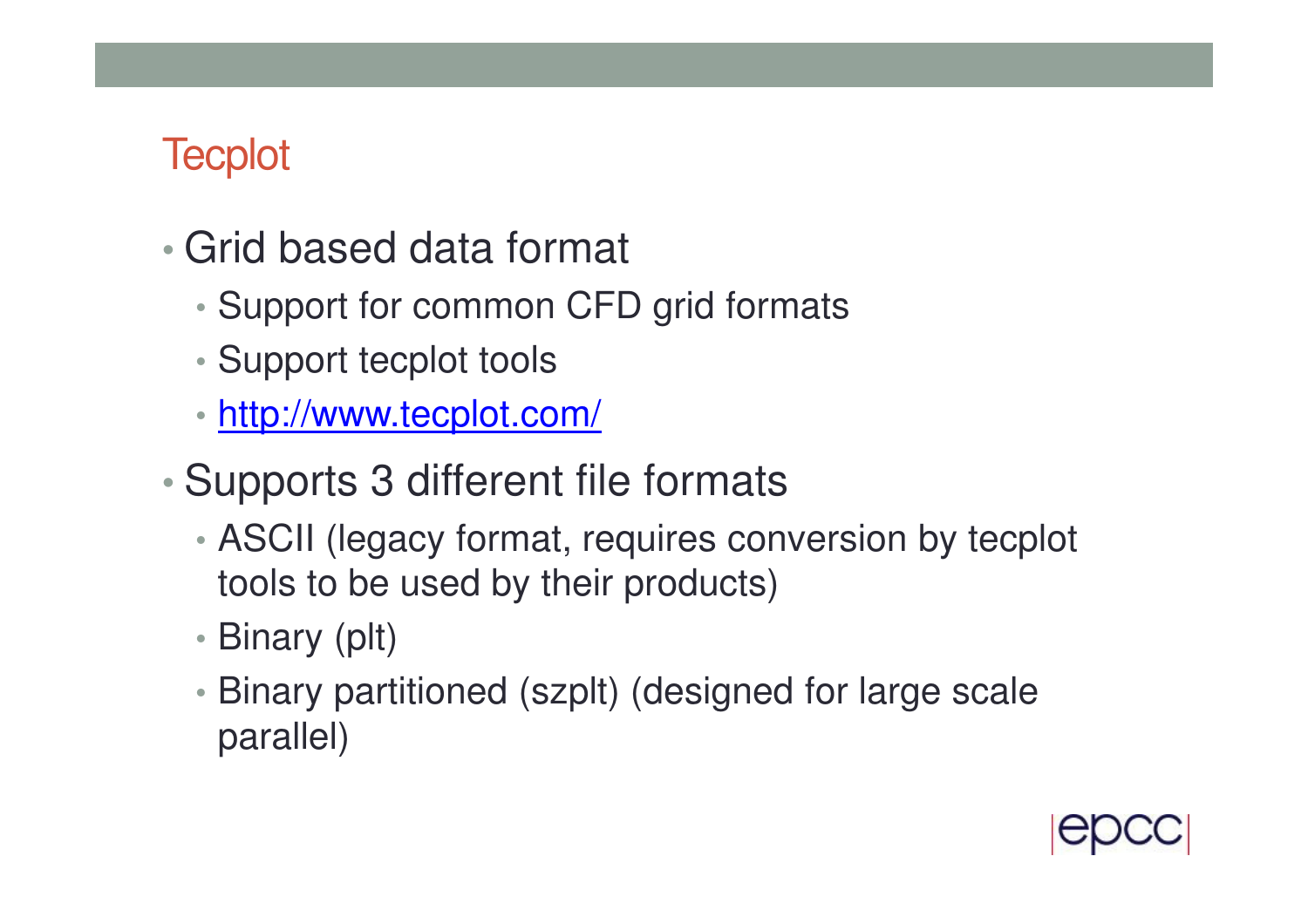#### **Tecplot**

```
if(tecini142(trim(titlename),trim(varlist),
```

```
& filename,
```

```
\& trim(pwd)//char(0),
```
& fileformat,filetype,debug,isdouble) .ne. 0) then

```
write(*,*) 'error initialising tecini'
```
end if

```
do j=1,nblocks
```

```
imax1 = block indexes(1, j)
jmax1 = blockindexes(2,j)
kmax1 = blockindexes(3,j)
```

```
datasize = imax1*jmax1*kmax1
```

```
write (blocknumname, "(I5)") j
```

```
if(teczne142('block'//trim(blocknumname)//char(0),
```

```
& zonetype, imax1, jmax1, kmax1, imaxmax, jmaxmax, kmaxmax, simtime, strandid, parentzone, isblock, nfconns, fnmode,
```

```
& tnfnodes,ncbfaces,tnbconns,Null, Null, Null, shrconn) .ne. 0) then
```

```
write(*,*) 'error setting up zone'
```
end if

```
if(tecdat142(datasize*10,tempdata,isdouble) .ne. 0) then
```

```
write(*,*) 'error writing block data'
```
end if

#### end do

if(tecend142() .ne. 0) then

write(\*,\*) 'error calling tecend'

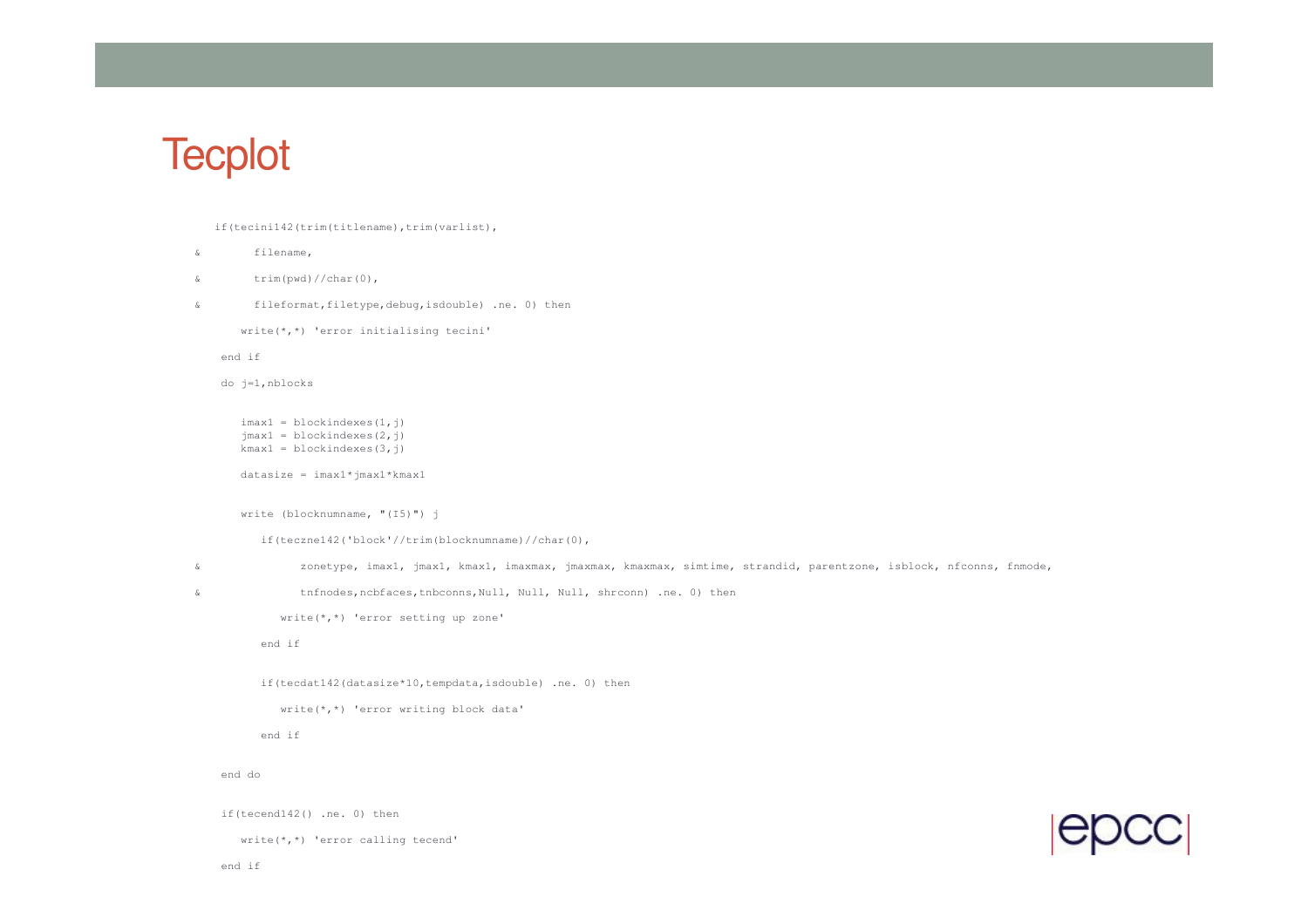#### Tecplot performance

- •Only implemented serial so far
- • plt is 10x faster than szplt
	- Working with tecplot on this
- •Next step to parallelise the tecplot writing

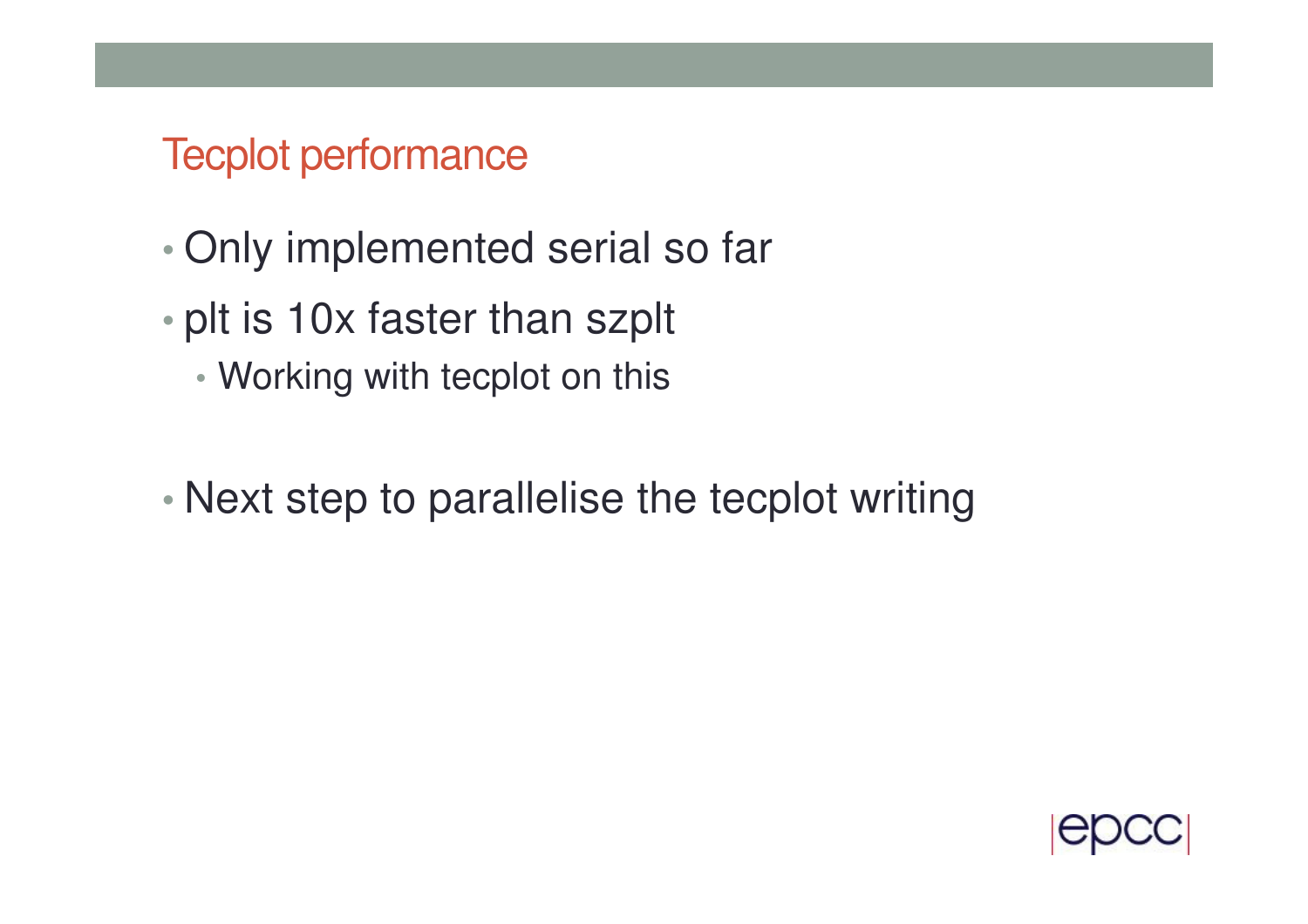#### I/O library issues and future work

- •Libraries designed to deal with single large blocks
- • Don't work well with data decomposition done in the program
	- WORKING W Working with CGNS and tecplot to fix this
- • Need to try Tecplot parallel functionality using szplt
- • Need to try creating MPI datatypes for each block and then using collective I/O

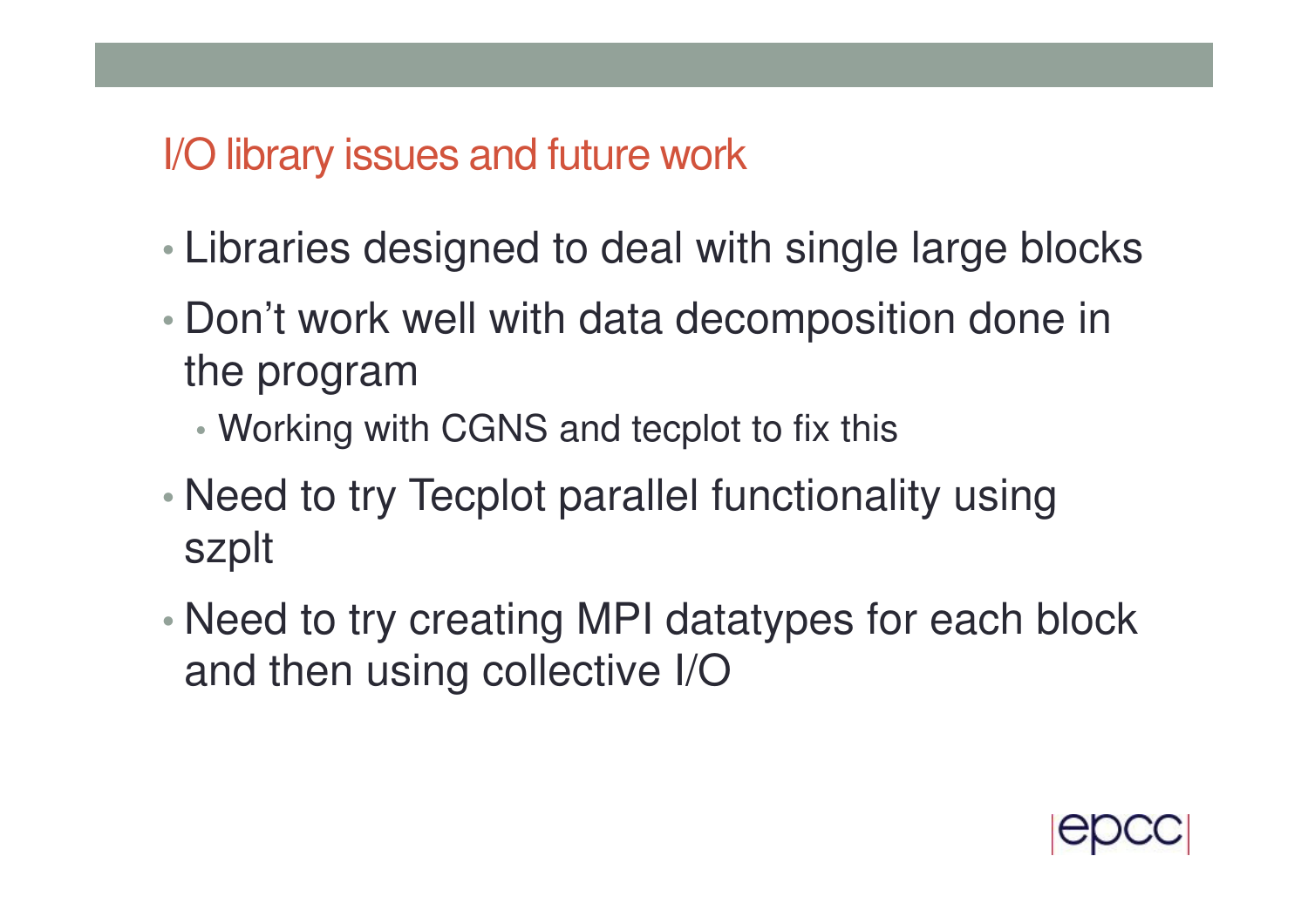#### Load balancing



- Load balance is done outside the code
	- Input file with pre-defined blocks is provided
	- Blocks distributed across processes to balance the number of blocks per process
	- Makes manual process of grid decomposition challenging and time consuming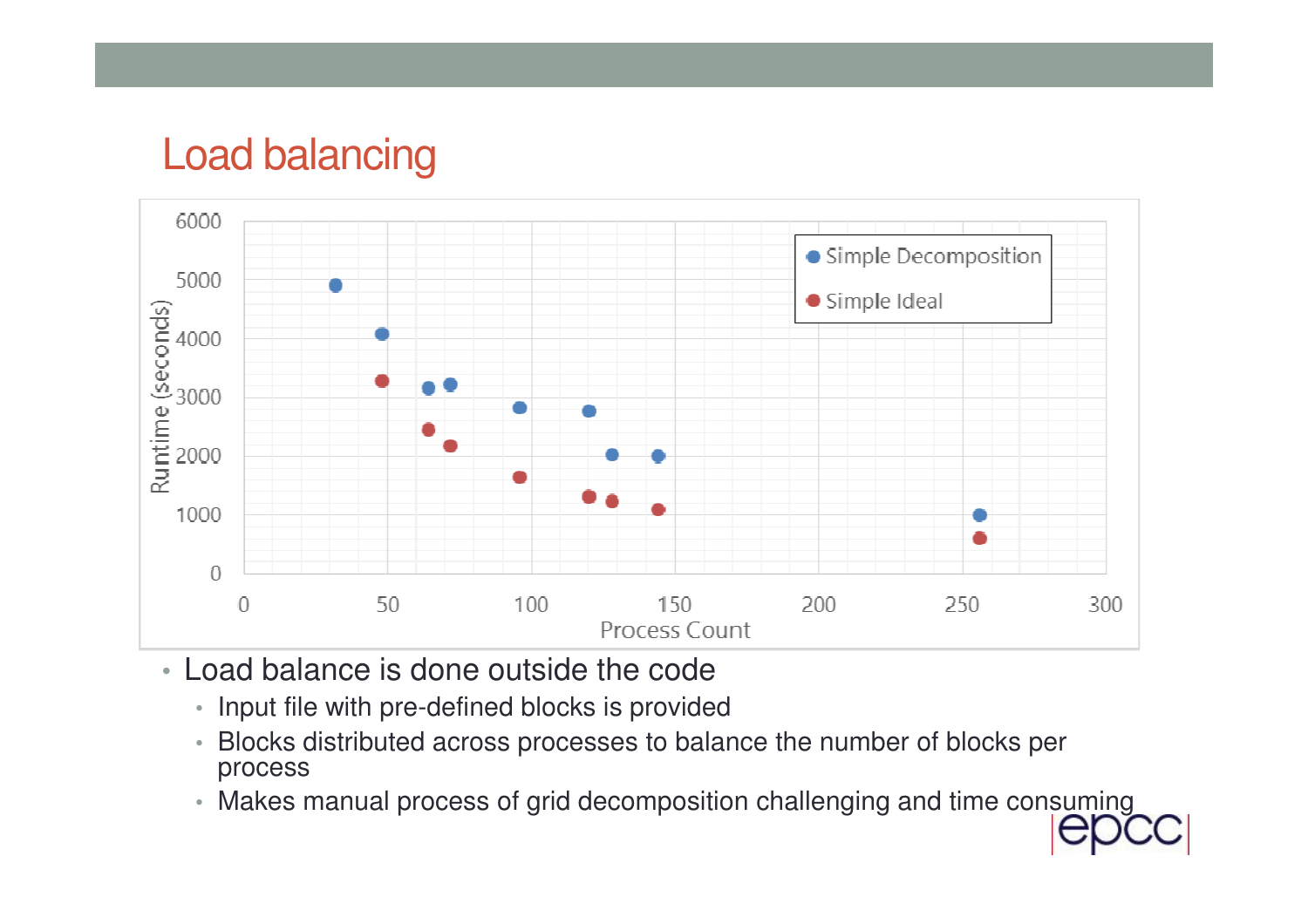## Load balancing

- • Use METIS to evaluate size of each block and decompose work across processes
	- Allocate different numbers of blocks to processes to balance overall work
	- Requires number of blocks >> number of MPI processes
- • Can also take communication costs into account
	- Balance work and reduce boundary area
- • Enables automated block generation
	- Take block decomposition directly from grid generator

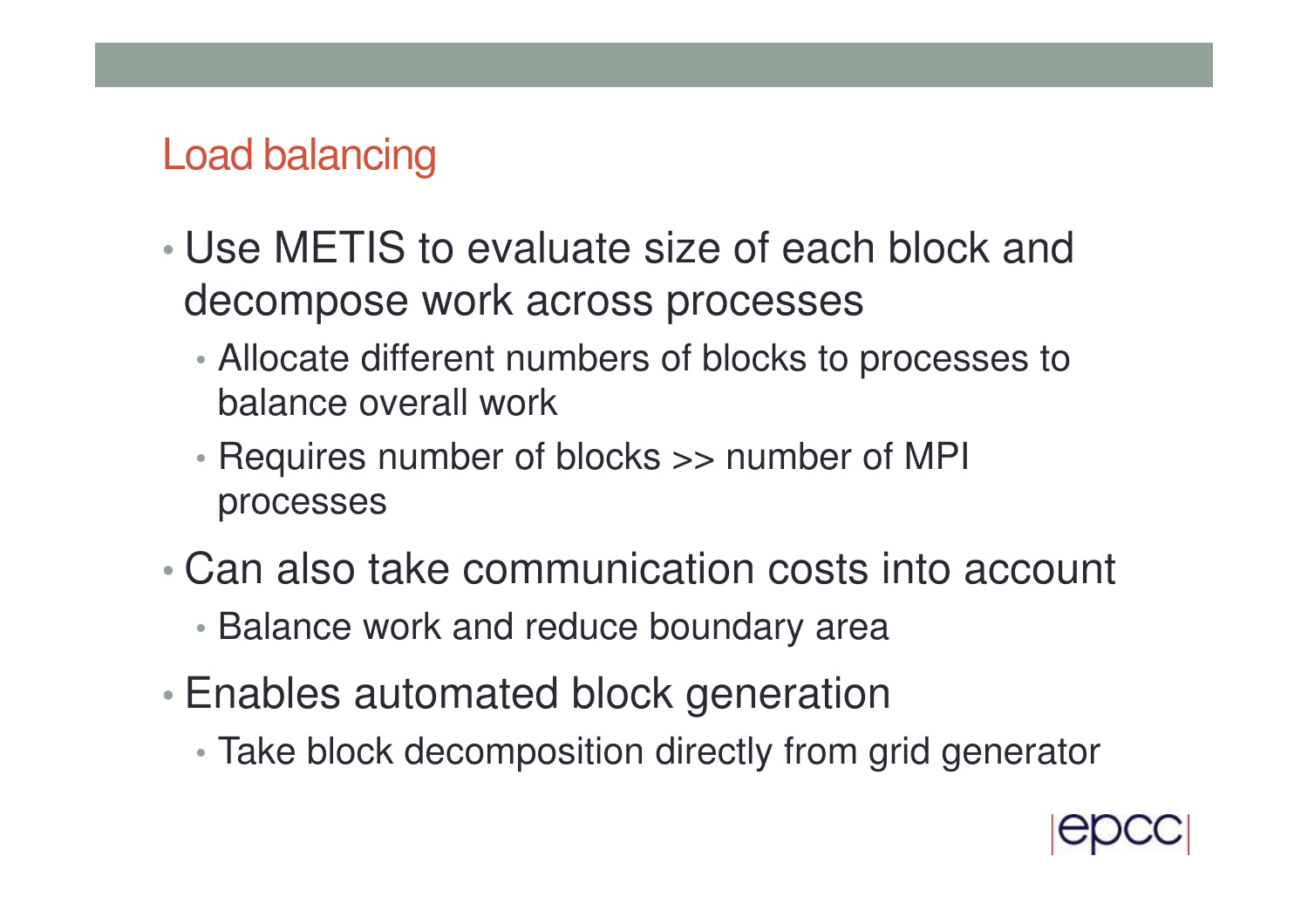#### **Performance**



- • 256 block grid, high load imbalance
	- 90% difference in grid points between largest and smallest blocks

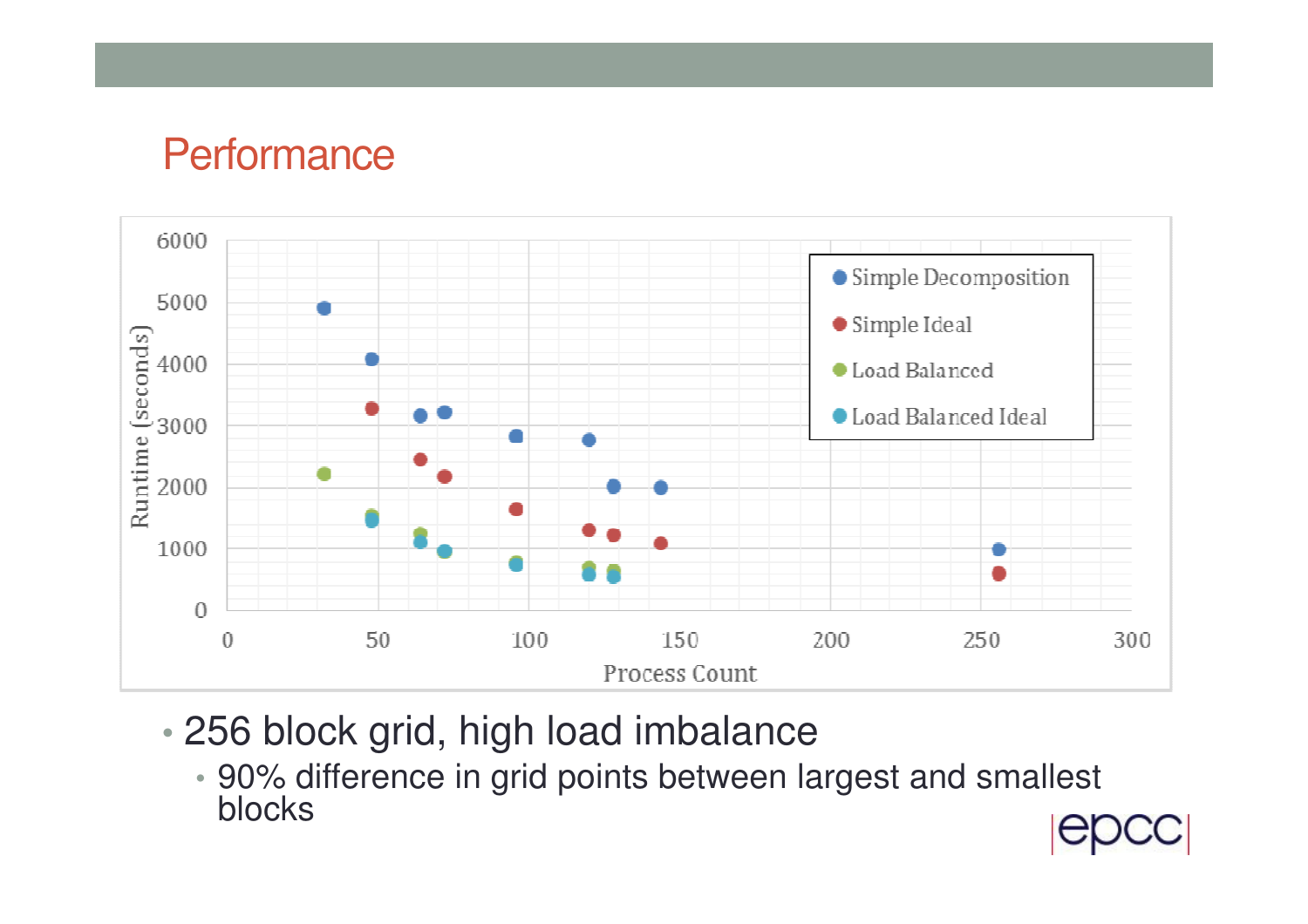#### **Performance**

#### •Also enables full node utilisation

- • Original decomposition favours number of processes to be exact divisor of number of blocks
- 24 cores per node

| <b>ARCHER Nodes</b><br><b>Used</b> | <b>MPI Processes</b><br><b>Used</b> | <b>Original decomposition</b> | <b>Load balance</b><br>decomposition |
|------------------------------------|-------------------------------------|-------------------------------|--------------------------------------|
| $\overline{2}$                     | 32                                  | 4924                          | 2220                                 |
|                                    | 48                                  | 4081                          | 1544                                 |
| 3                                  | 64                                  | 3157                          | 1247                                 |
| 3                                  | 72                                  | 3231                          | 968                                  |
| 4                                  | 96                                  | 2833                          | 792                                  |
| 5                                  | 120                                 | 2764                          | 714                                  |
| 6                                  | 128                                 | 2016                          | 646                                  |